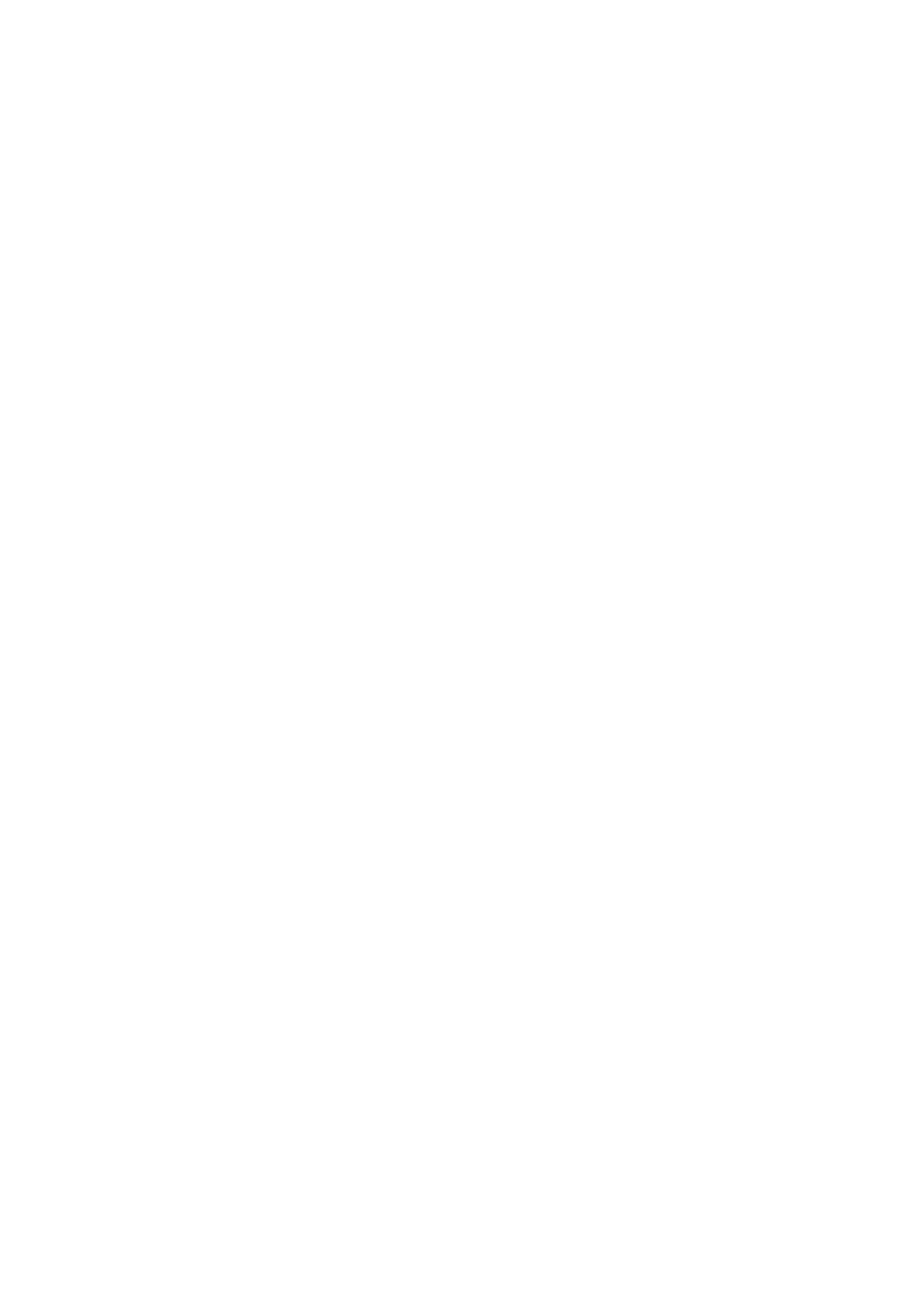## **Tools For Delivering** on Green Growth

Prepared for the OECD Meeting of the Council at Ministerial Level

25-26 May 2011, Paris

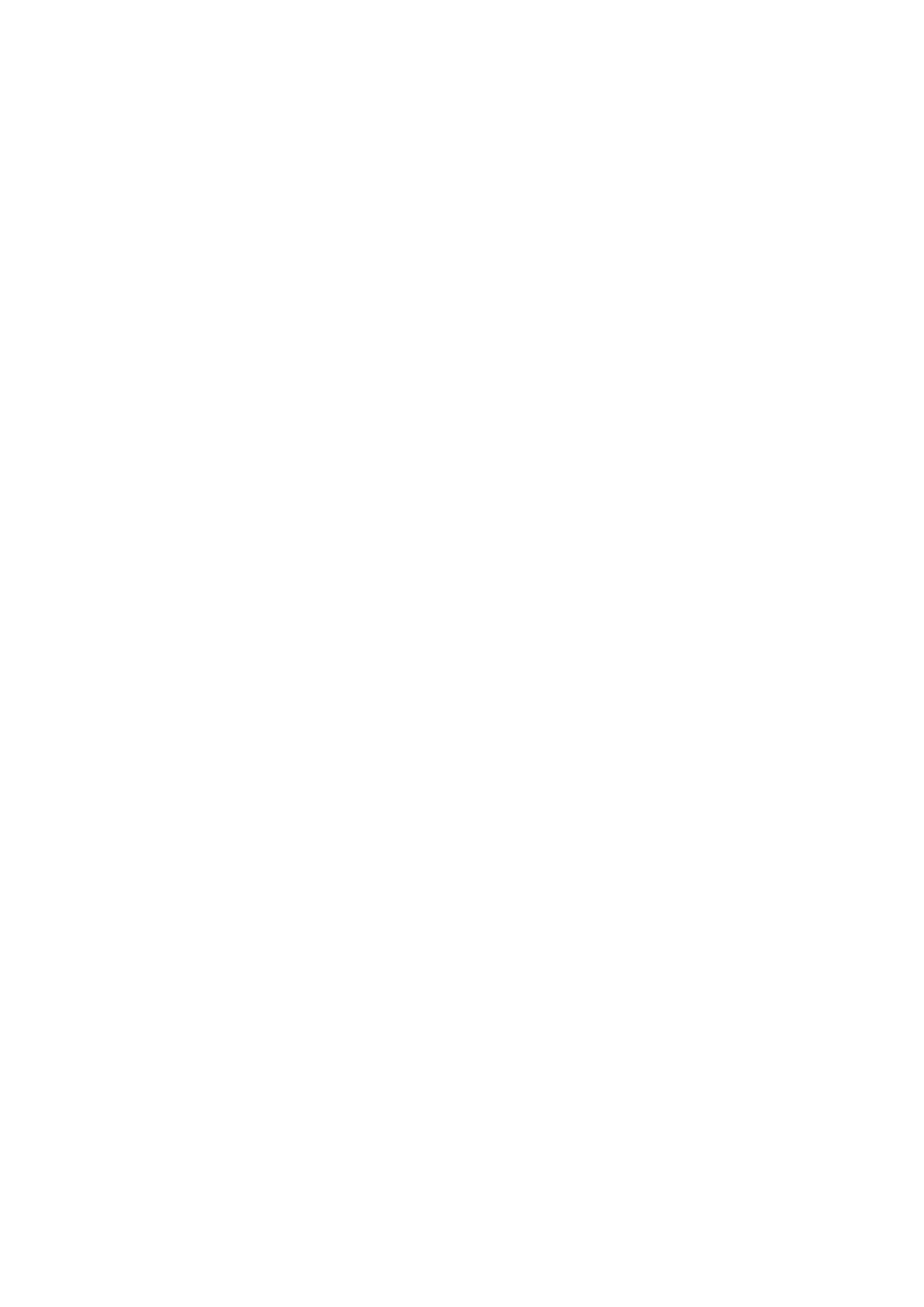### *Table of contents*

#### **Tables**

| Table 1.  |                                                                         |  |
|-----------|-------------------------------------------------------------------------|--|
| Table 2.  |                                                                         |  |
| Table 3.  |                                                                         |  |
| Table 4.  |                                                                         |  |
| Table 5.  |                                                                         |  |
| Table 6.  |                                                                         |  |
| Table 7.  |                                                                         |  |
| Table 8.  |                                                                         |  |
| Table 9.  |                                                                         |  |
| Table 10. | Possible policies to foster labour market transition to green growth 20 |  |
| Table 11. |                                                                         |  |
| Table 12. | Addressing competitiveness impacts on energy-intensive industries 22    |  |
|           |                                                                         |  |

#### **Figure**

|--|--|--|--|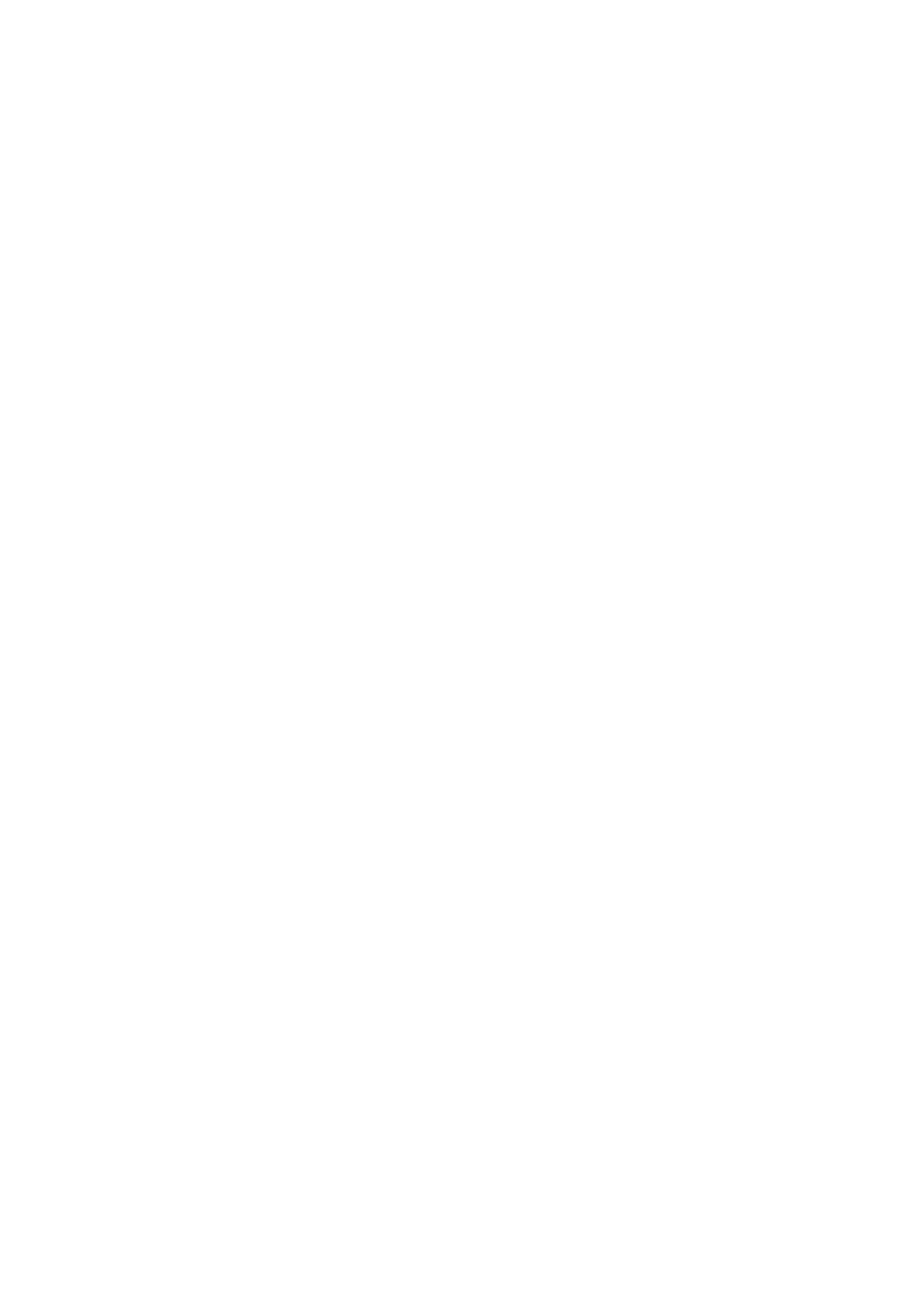#### **Tools for delivering on green growth**

A range of policy options are available for driving green growth. This document outlines these options and summarises many of the issues that need to be taken into account when embarking on a green growth strategy.

#### **Diagnose key constraints to green growth**

As discussed in *Towards Green Growth*, there are a range of constraints which can prevent the emergence of greener growth. These will vary from country to country and depending on particular environmental issues at stake. Figure 1 develops a diagnostic framework for identifying key constraints to greening growth. It characterises constraints to green growth as factors which limit returns to "green" investment and innovation *i.e.* those activities which can foster economic growth and development while ensuring that natural assets continue to provide the resources and environmental services on which our well-being relies.

These constraints are divided into two categories:

- The first is low overall economic returns, encapsulating factors which create inertia in economic systems (*i.e.* fundamental barriers to change and innovation) and capacity constraints, or "low social returns".
- The second is low appropriability of returns. This is where market and government failures prevent people from capturing the full value of improved environmental outcomes and efficiency of resource use. Examples include fossil fuel subsidies (government failure) or a lack of incentives for constructing energy efficient buildings (split incentives) or reducing air pollution (negative externalities).

Low economic returns which are a function of inertia constrain the expansion of new or innovative production techniques, technologies and patterns of consumption. These constraints to green innovation are a mixture of market failure and market imperfection. Low returns to R&D are a market failure. Network effects (*e.g.* barriers to entry that arise from increasing returns to scale in networks) and the bias in the market towards existing technologies are examples of market imperfection. The exception to this is that government failure can arise from attempts to deal with these market failures (*e.g.* regulatory barriers to competition and government monopolies in network industries).

"Low social returns" implies the absence of enabling conditions for increasing returns to low environmental impact activities. These constraints reduce the choices of consumers and producers to pursue "green" activities. For example, inadequate electricity or water sanitation infrastructure may lead to water pollution or the use of high emission fuels or inefficient production of electricity. They can also include insufficient human capital such that people are not aware of alternative sources of energy or there is insufficient technical know-how to deploy them. In addition, at low levels of development, a mixture of poor infrastructure with low human capital and institutional quality can mean heavy reliance on natural resource extraction and little incentive for improved natural resource use like sustainable forest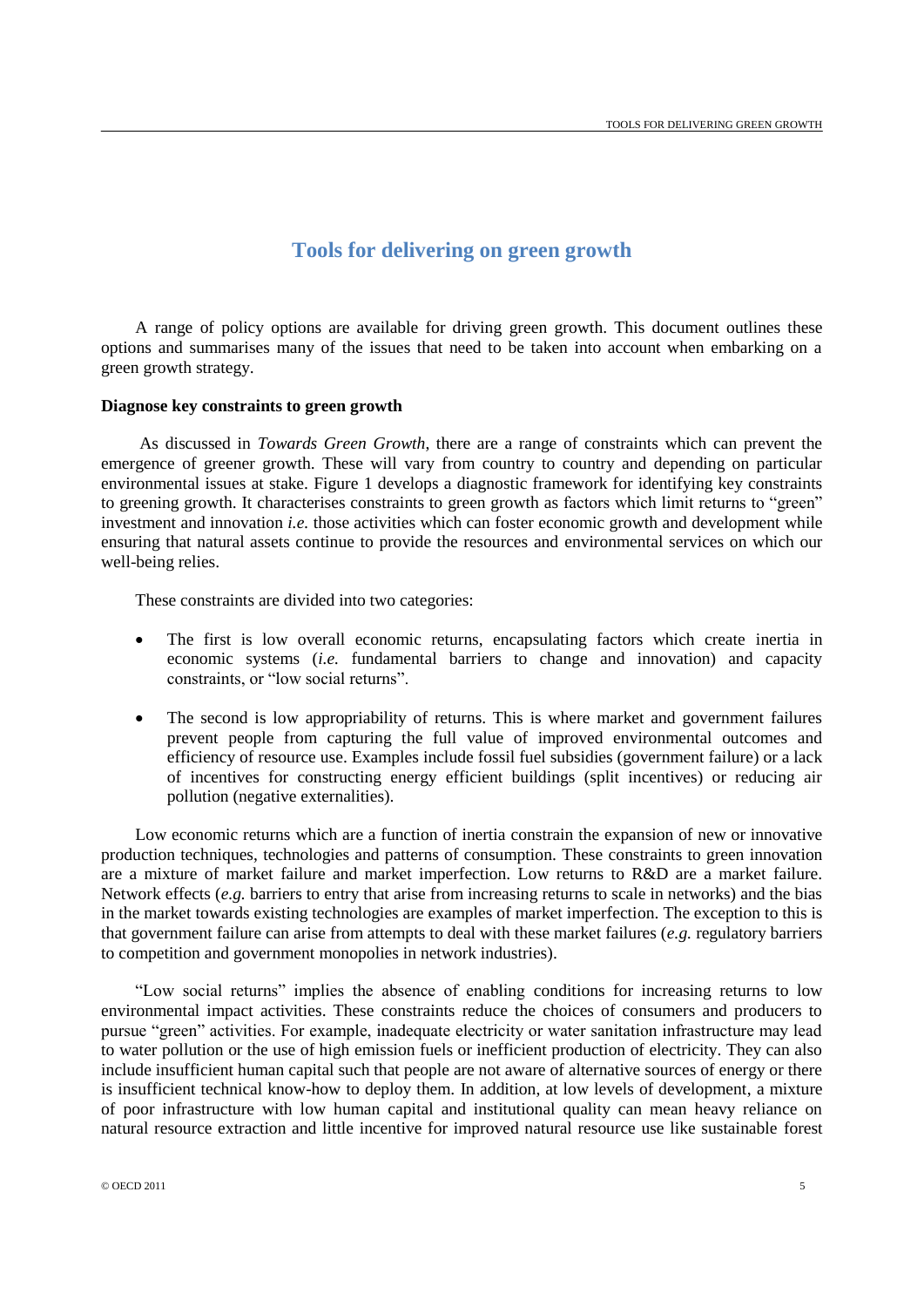management. These constraints reflect a mixture of government failure, market failures and market imperfections.

The categories of constraint described in Figure 1 are not entirely separable. There are, for example, some overlaps between market and government failures. Incomplete property rights are in many cases a market failure but they are listed as a government failure to reflect the inefficacy or absence of policy to address these well-known failures in cases such as over-fishing. Similarly, the presence of regulatory uncertainty is a major impediment to private actions to reduce greenhouse gas emissions, even though excessive greenhouse gas emissions are essentially a result of market failure.



**Figure 1. Green growth diagnostic**

*Source*: OECD, concept based on Hausmann, Velasco and Rodrik (2008), "Growth Diagnostics" in J. Stiglitz and N. Serra, (eds), *The Washington Consensus Reconsidered: Towards a New Global Governance*.

The importance of constraints to green growth will vary according to level of development, socio-economic context, and existing economic and environmental policy settings. Low human capital or inadequate infrastructure will tend to be associated with lower levels of economic development (though not exclusively). Rectifying these constraints will be of high priority and perhaps a precondition to resolving many other constraints.

Where human capital is relatively abundant and infrastructure relatively well-supplied, the focus should first be on resolving government and market failures. In some countries and on some issues, policy is already relatively advanced in this regard (such as in the case of fuel taxes in much of Europe). In these cases, attention should turn to the inherent disadvantages that new technologies have relative to the installed capital base and policies that can help advance these.<sup>1</sup> Sequencing is important to the extent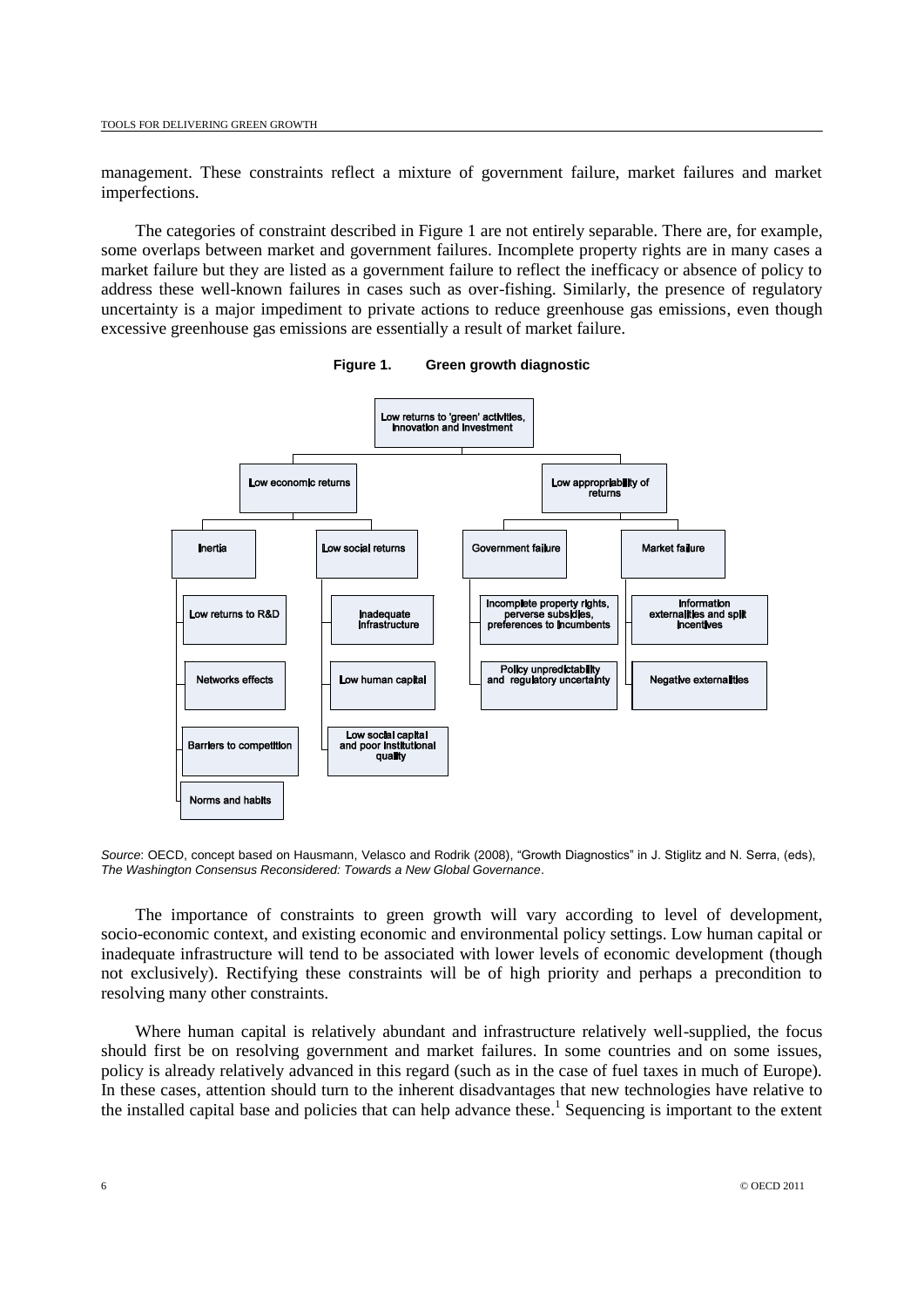that resolving low returns to activities with low environmental impact will create market conditions that are conducive to the introduction of new green technologies.

Identifying which constraints are most important is not, however, entirely sequential. In particular, while institutions in some countries may not presently be equipped to address environmental externalities, government failures or split incentives could be addressed. In other cases, environmental externalities may not be fully addressed but there may still be scope to address low returns to R&D.

One constraint which is likely to be common to all countries, regardless of development, is regulatory certainty *i.e.* the extent to which governments articulate and ideally legislate a clear plan for closing the gaps between private and social return so that people can plan and act without too much risk that governments will change the rules of the game.

The diagnosis of key constraints will require country-specific information and data from across the environment and the economy as well as an appreciation for links to global economic and environmental trends. The indicators discussed in Chapter 4 of *Towards Green Growth* provide high-level measures which can be used to inform a diagnosis of constraints to green growth.

#### **Establish effective institutional arrangements**

In most countries, new institutional arrangements will need to be established to guide the development of green growth strategies and to overcome the institutional inertia and silos that exist around economic and environmental policy making. For many developing countries, this will involve significant capacity building for integrating environmental issues into national development planning processes, including Poverty Reduction Strategies (PRSPs). In OECD countries, the primary focus will need to be on establishing governance structures at the highest levels of government and on ensuring co-ordination between different areas and levels of government (OECD, 2011a).

Specific steps for developing institutional capacity will depend on whether green growth strategies need to be incorporated into an existing and regular national development planning process or whether such a process will need to be initiated (Clapp, Briner and Karousakis, 2010). In all cases, the goal should be to integrate green growth into policy processes, rather than create stand-alone policy documents or agencies. A more co-ordinated response will be needed. Table 1 lays out some of the key strategic issues that will need to be addressed in this regard.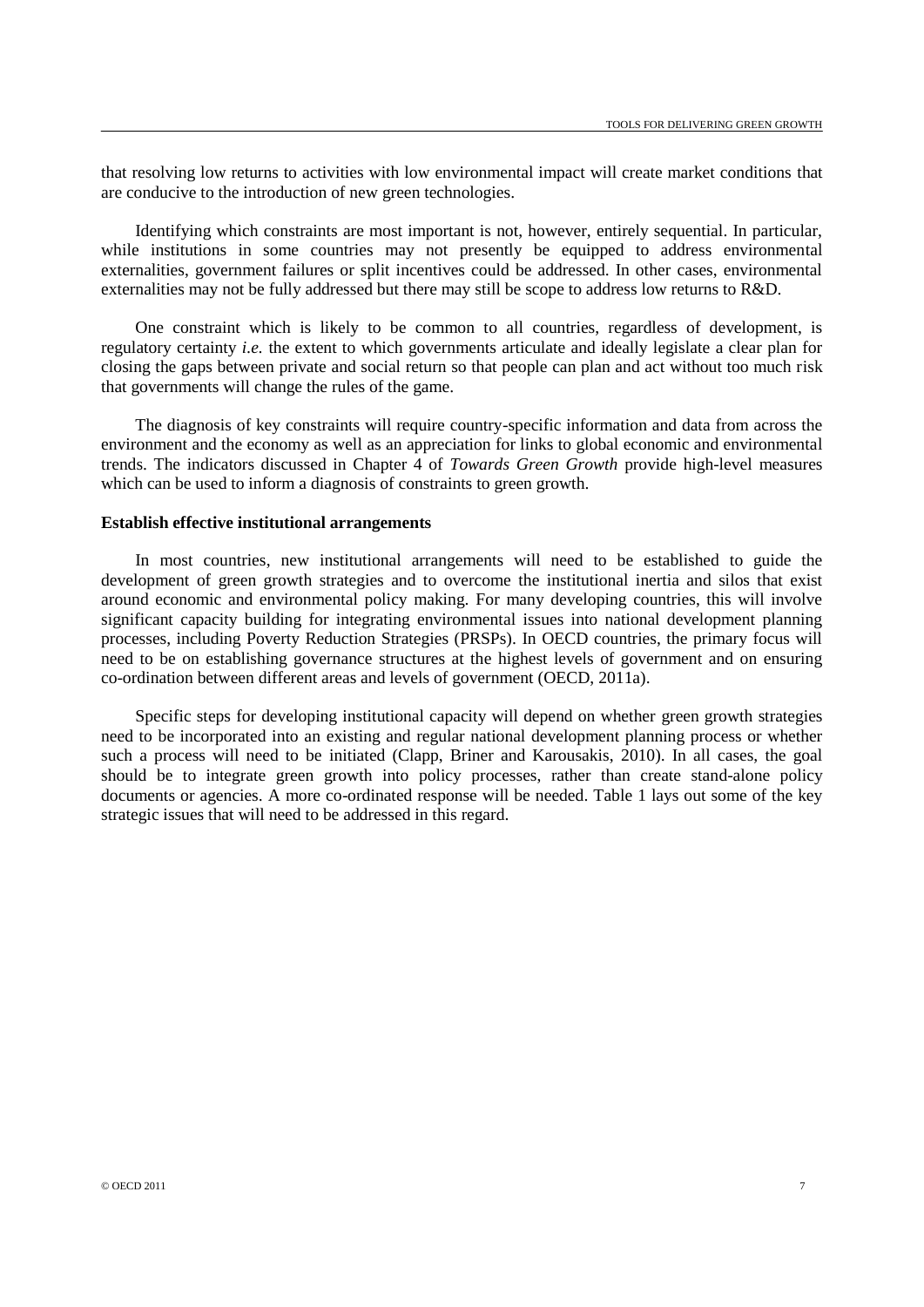| <b>Strategic priorities</b>                                                                                                                                   | Priority issues, actions and actors                                                                                                                                                                                                                                                                                                                                                                                                                                                                                                                                                                                                                                    |
|---------------------------------------------------------------------------------------------------------------------------------------------------------------|------------------------------------------------------------------------------------------------------------------------------------------------------------------------------------------------------------------------------------------------------------------------------------------------------------------------------------------------------------------------------------------------------------------------------------------------------------------------------------------------------------------------------------------------------------------------------------------------------------------------------------------------------------------------|
| Assess the enabling environment e.g.<br>• Overall policy process<br>• Strategy development process<br>· Public dialogue                                       | • Assess existing institutional arrangements with respect to economic strategies and<br>development planning<br>• Link to key national policy issues e.g. infrastructure investment, food production, rural<br>poverty<br>• Enlist experts with an understanding of links between environmental and economic policy                                                                                                                                                                                                                                                                                                                                                    |
| Identify key actors e.g.<br>• Government actors<br>• Opinion formers<br>• "Champions"                                                                         | · Finance, economic development or planning ministries<br>• Environment and natural resource agencies<br>• Sector ministries<br>• Civil society organisations<br>• Private sector                                                                                                                                                                                                                                                                                                                                                                                                                                                                                      |
| Identify opportunities to shape<br>organisational incentives e.g.<br>• Incentives<br>• Cross-agency working<br>• Understanding different perspectives         | • Assess weaknesses in current (inter-agency) institutional set-up<br>• Enable participation of environmental agencies in key national planning and economic<br>policy development processes e.g. involvement in key working groups<br>• Ensure incentives for economic and budget or development planning agencies to take<br>account of relevant environmental issues<br>• Promote operational collaboration between key agencies<br>· Identify best available "entry point" in National Development Plans cycle and potential role<br>of "champions"<br>• Prioritise according to realistic assessment of opportunities to effect improvements in policy<br>process |
| Identify awareness and knowledge needs e.g.<br>• Briefing<br>$\bullet$ Training<br>• Knowledge products                                                       | • Ensure key actors in environmental agencies understand the framework and process for<br>economic management and development planning<br>• Awareness raising on links between environment and social impacts, for both environment<br>and economic policy agencies<br>· Provide knowledge products e.g. primers, case studies, exchange visits                                                                                                                                                                                                                                                                                                                        |
| Identify analytical tools to be adopted and<br>develop relevant training<br>· Country-specific evidence<br>• Making the economic case<br>• Policy development | · Technical support/training on ecosystem services assessment and economic analysis of<br>environmental assets and services<br>· Technical support/training to economic analysis targeted at planning processes e.g. value of<br>environment to specific long-term economic and social objectives<br>• Technical support/training to analysis of effectiveness of cost-benefit of environmental<br>policies and investments                                                                                                                                                                                                                                            |
| Address options for policy influence<br>• Revise policy priorities<br>· Implementation strategies<br>• Measures and investments                               | • Provide support on using results of technical analysis to fit decision-making process<br>• Support to "making the economic case" for specific environmental policy measures<br>. Develop skills in communication and negotiation for environmental agencies staff<br>• Engage civil society organisations with potential to contribute positively to policy debate                                                                                                                                                                                                                                                                                                   |

#### **Table 1. Integrating green growth into economic policy**

*Source:* Adapted from OECD (2011), "Draft Policy Guidance on Capacity Development for Environment".

#### **Construct policy packages**

A range of policy options are available for addressing green growth constraints. These are summarised in Table 2. Policy should take advantage of any overlapping objectives and ancillary benefits to capture potential synergies (Karousakis, 2009). In addition to the choice of policy instruments and objectives (*e.g.* whether a tax or a technology standard or infrastructure improvement over boosting R&D), it is also important to consider issues related to how policy is implemented. Across the range of issues to be considered, policy initiatives should, in general, be designed on the basis of the following criteria: cost-effectiveness, adoption and compliance incentives, and ability to cope with uncertainty and provide a clear and credible signal to investors (de Serres, Murtin and Nicoletti, 2010).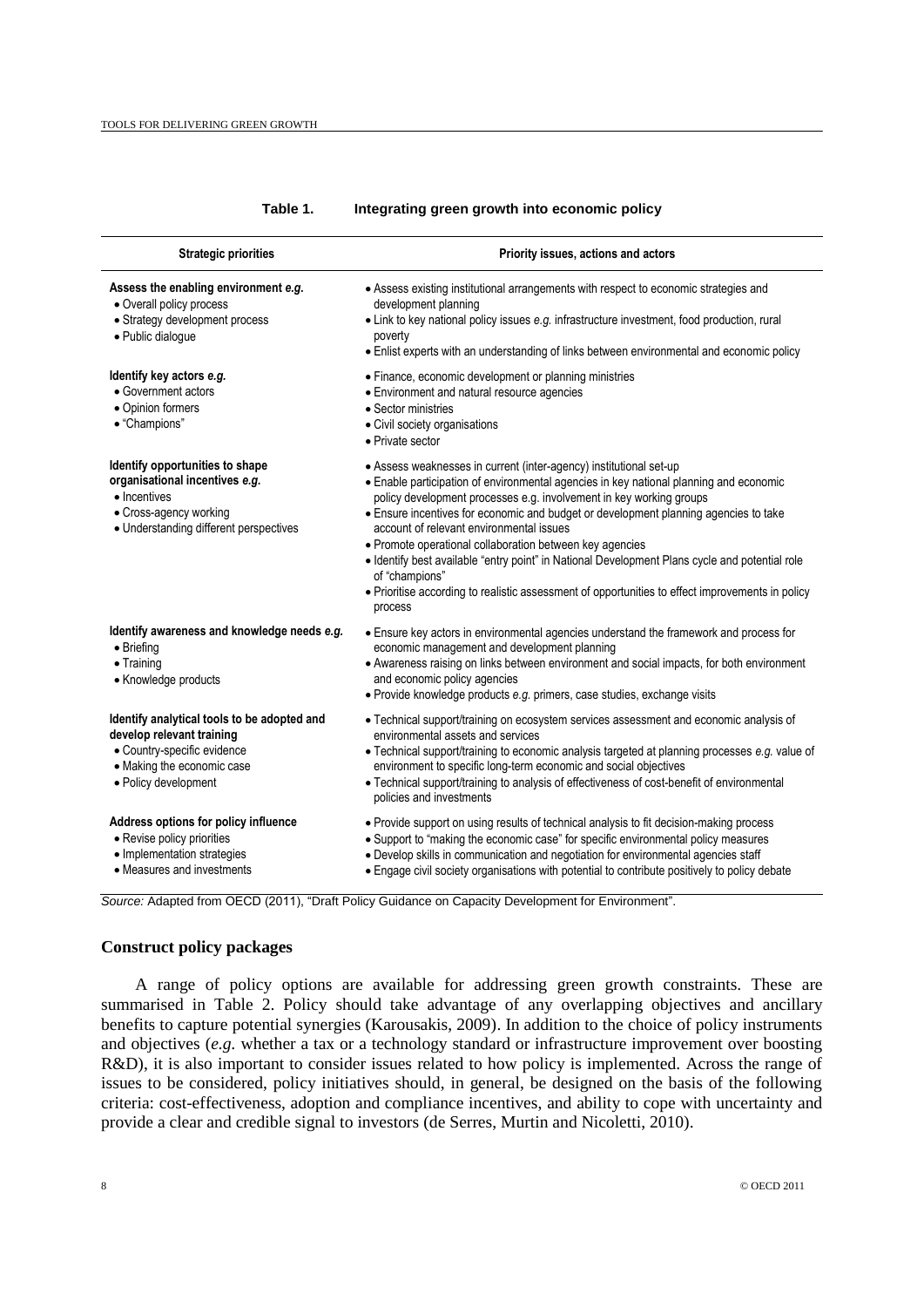| Green growth constraints                                    | <b>Policy options</b>                                                                                     |
|-------------------------------------------------------------|-----------------------------------------------------------------------------------------------------------|
| Inadequate infrastructure                                   | $\bullet$ Taxes<br>$\bullet$ Tariffs<br>• Transfers<br>· Public-private partnerships                      |
| Low human and social capital and poor institutional quality | $\bullet$ Taxes<br>• Subsidy reform/removal                                                               |
| Incomplete property rights, subsidies                       | • Review and reform or remove                                                                             |
| Regulatory uncertainty                                      | • Set targets<br>• Create independent governance systems                                                  |
| Information externalities and split incentives              | • Labelling<br>• Voluntary approaches<br>• Subsidies<br>• Technology and performance standards            |
| Environmental externalities                                 | $\bullet$ Taxes<br>• Tradable permits<br>• Subsidies                                                      |
| Low returns on R&D                                          | • R&D subsidies and tax incentives<br>• Focus on general-purpose technologies                             |
| Network effects                                             | • Strengthen competition in network industries<br>• Subsidies or loan quarantees for new network projects |
| Barriers to competition                                     | • Reform regulation<br>• Reduce government monopoly                                                       |

#### **Table 2. Possible policies to address green growth constraints**

Policies will need to be complemented by a strengthening of institutions and integrated into national development strategies. Some of the key dimensions include: operational independence of regulatory agencies; integration of policy objectives into legislative arrangements to reduce regulatory uncertainty; stable funding to environmental agencies; and multilevel governance.

In general, policy options will vary according to institutional capacity and needs associated with different levels of development. Table 3 shows how constraints to green growth can manifest themselves across countries and how this can imply different policy responses.

Strategies need to account for how these constraints and respective policies cut across different sectors and government agencies. Key issues to consider in this regard include (OECD, 2008):

- Are key domestic economic and sectoral policies (especially in the transport, energy, agriculture, trade, investment, and development assistance domains) subjected to a systematic review of their potential environmental consequences (both harmful and beneficial)?
- Are proposed international trade (including export credits) arrangements screened for their environmental impacts; where these impacts are expected to be significant, is a more detailed environmental impact assessment then carried out?
- Are opportunities for improved co-ordination between environmental, sectoral and economic policies periodically explored, at both the national and sub-national levels?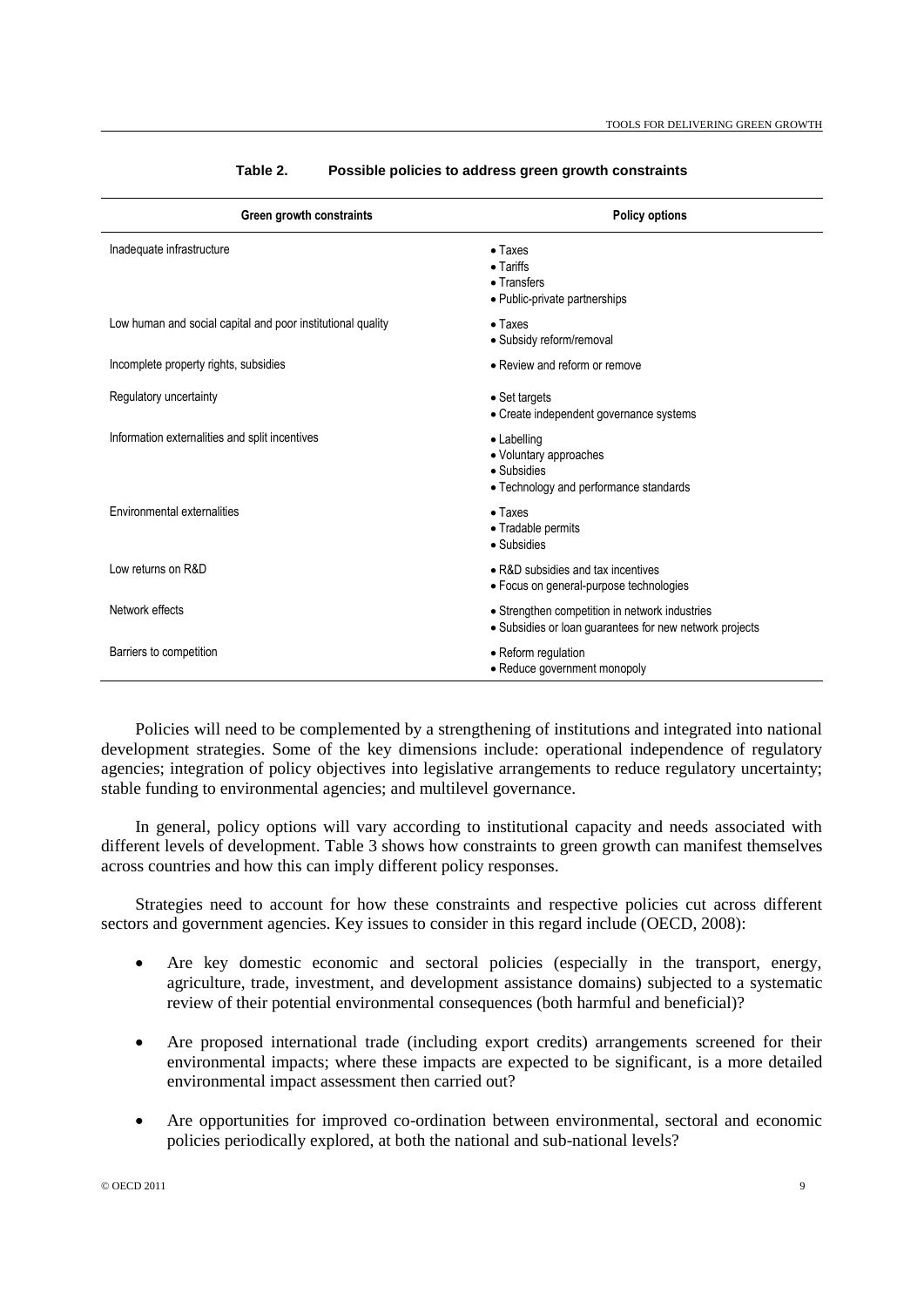The formulation of policy should follow a well-defined and iterative process:

- Objectives should be informed by an assessment of business-as-usual (BAU) projections with respect to economic and environmental trends (taking into account population and economic growth). This will help to identify the key current and projected challenges.
- An assessment of BAU should form the basis for developing a long-term vision and accompanying interim objectives, with high-level buy-in and dialogue with major stakeholders within and outside government.
- The establishment of a long-term vision should be informed by cost-benefit analysis.
- Given a set of objectives, the policy process should proceed to identify least-cost policy options and areas for intervention - to identify policy priorities and sequencing.
- Implementation of policies should incorporate regular monitoring and review the effects of policy to assess progress towards the objectives over time. Policy should be robust but flexible, to allow for any adjustments as new information becomes available.

| <b>Countries</b>            | <b>Challenges</b>                                                                                                                                                                                                                                   | <b>Policy options</b>                                                                                                                                                                                                                             |
|-----------------------------|-----------------------------------------------------------------------------------------------------------------------------------------------------------------------------------------------------------------------------------------------------|---------------------------------------------------------------------------------------------------------------------------------------------------------------------------------------------------------------------------------------------------|
| <b>Developed countries</b>  | • High greenhouse gas emission per capita<br>• Lock-in into carbon intensive infrastructure                                                                                                                                                         | • R&D into technological innovation<br>• Investment into low-carbon infrastructures<br>• Pricing externality through market-based<br>instruments                                                                                                  |
| <b>Developing countries</b> | • Industrialisation and increased energy and<br>material consumption<br>• Low energy efficiency<br>• Weak legal enforcement                                                                                                                         | • Shifting away from carbon-intensive<br>infrastructure and promoting energy and<br>material-efficient technologies<br>• Strengthening government capacity<br>· Technology development, diffusion and<br>transfer                                 |
| Least developed countries   | • High dependence on natural resources (both<br>renewable and non-renewable)<br>• Climate vulnerability<br>• Lack of basic infrastructure (e.g. transport,<br>energy and water)<br>• Insufficient financial and technical capacity in<br>government | • Avoiding open-access regime of natural<br>resources<br>• Increasing productivity of net resource use<br>• Climate risk assessment of national policy,<br>plans and programmes<br>• Investment in infrastructure to support access<br>to markets |

#### **Table 3. Examples of policy challenges by development status**

#### *Use prices where possible...*

A central feature of green growth is integrating the natural asset base into everyday market decisions. This suggests extensive use of market-based and pricing instruments. Table 4 summarises the strengths and weaknesses of price-based instruments (based on the aforementioned criteria) and conditions for favourable use.

Prices also offer the potential for integrating environmental considerations into fiscal reform: an important aspect of aligning economic and environmental policy objectives. Environmentally-motivated fiscal reform can be conducted within the envelope of existing budget constraints. It can increase the overall efficiency of spending programmes, especially if it focuses attention on the negative impacts of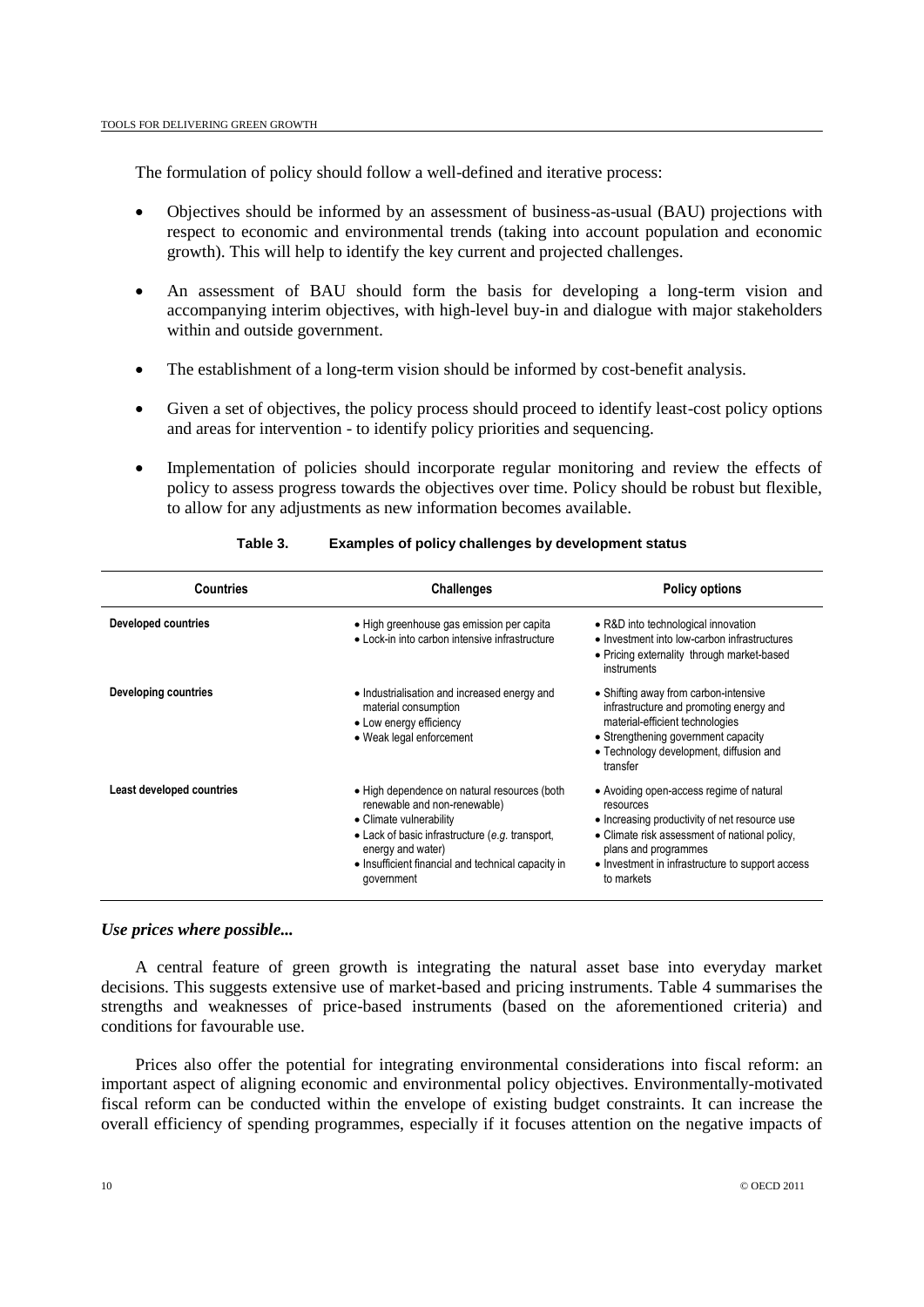some subsidy programmes. It can also be an efficient new source of revenue where this is needed for funding critical growth and welfare-enhancing expenditure programmes, such as health and education.

|                                                                                     | <b>Strengths</b>                                                                                                                                                                                                                                                                                                                                     | Weaknesses                                                                                                                                                                                                                                                                                                                                   | Conditions for favourable use                                                                                                                                                                                                                                                                                                                                                                                                                                                 |
|-------------------------------------------------------------------------------------|------------------------------------------------------------------------------------------------------------------------------------------------------------------------------------------------------------------------------------------------------------------------------------------------------------------------------------------------------|----------------------------------------------------------------------------------------------------------------------------------------------------------------------------------------------------------------------------------------------------------------------------------------------------------------------------------------------|-------------------------------------------------------------------------------------------------------------------------------------------------------------------------------------------------------------------------------------------------------------------------------------------------------------------------------------------------------------------------------------------------------------------------------------------------------------------------------|
| Cap-and-trade<br>permit systems                                                     | • Tend toward equalisation of<br>pollution abatement costs, can<br>raise revenues, continuous<br>incentives to innovate to<br>reduce abatement costs<br>• Once in place will be defended<br>by stakeholders and provide<br>natural mechanism for<br>financial transfers in<br>international context<br>• Certainty over pollution<br>emission levels | • Steep learning curve, strong<br>learning-by-using effects,<br>potentially high start-up<br>administrative and transaction<br>costs<br>• Adoption incentives lowered by<br>costs to producers /<br>consumers<br>• Concerns of competitiveness<br>and income distribution<br>• Potential price volatility and<br>frequent adjustments to cap | • Public-good market failure is not dominated<br>by monitoring and information costs. Cross-<br>border spill-over effects are important.<br>• Sufficient institutional capacity (experience)<br>and potential size of market sufficiently large<br>to function properly.<br>• Environmental damage depends on overall<br>amount of a pollutant, not specific location or<br>timing of emission sources. Precise control<br>over emissions is available at reasonable<br>cost. |
| Taxes or charges<br>on pollution or<br>exploitation of<br>natural resource          | • Tends to equalise pollution<br>abatement costs, can raise<br>revenues, continuous<br>incentives to innovate to<br>reduce abatement costs<br>• Implementation can be done<br>through existing national<br>institutions                                                                                                                              | • Potentially high monitoring<br>costs, uncertainty about level<br>of pollution emissions<br>• Adoption incentives lowered by<br>costs to producers /<br>consumers which are more<br>visible than with permits<br>• Concerns of competitiveness<br>and income distribution<br>• Lower predictability of future<br>policy adjustments         | • Public-good market failure is not dominated<br>by monitoring and information costs.<br>Cross border spill-over effects are important.<br>· Insufficient capacity or scope for a<br>cap and trade system. Baselines can be set<br>and verified at reasonable cost.                                                                                                                                                                                                           |
| Taxes or charges<br>on a proxy for<br>pollution<br>Source: De Serres et al. (2010). | • Lower monitoring and<br>administrative costs (relative to<br>permits or direct taxes)<br>· Implementation can be done<br>through adjustment to existing<br>taxes                                                                                                                                                                                   | • Loss of static and dynamic<br>efficiency relative to charges at<br>source, which can be large in<br>the case of distant proxy                                                                                                                                                                                                              | . Public-good market failure is not dominated<br>by monitoring and information costs<br>• Pollution sources are small and diffuse.<br>Temporary deviations in emission levels from<br>target have little consequences for<br>environmental damage<br>· Environmental damage depends on overall<br>amount of a pollutant, not on specific location<br>or timing of emission sources. Precise control<br>over emissions is available at reasonable<br>cost.                     |

| Table 4. | Taxes and trading schemes: strengths and weaknesses |  |
|----------|-----------------------------------------------------|--|
|----------|-----------------------------------------------------|--|

That said, price-based instruments may not always be appropriate. Considering some of the key dimensions along which price-based instruments operate can provide guidance for assessing the appropriateness of price-based policy instruments (de Serres *et al.,* 2010):

- To what extent can the source and quantity of a pollution emission or the exploitation of a natural resource be measured and monitored? Is the technology and procedure required to do so available and can they be implemented at reasonable cost?
- To what extent can price-based instruments be enforced effectively? Can sanctions be envisaged in case of non-compliance?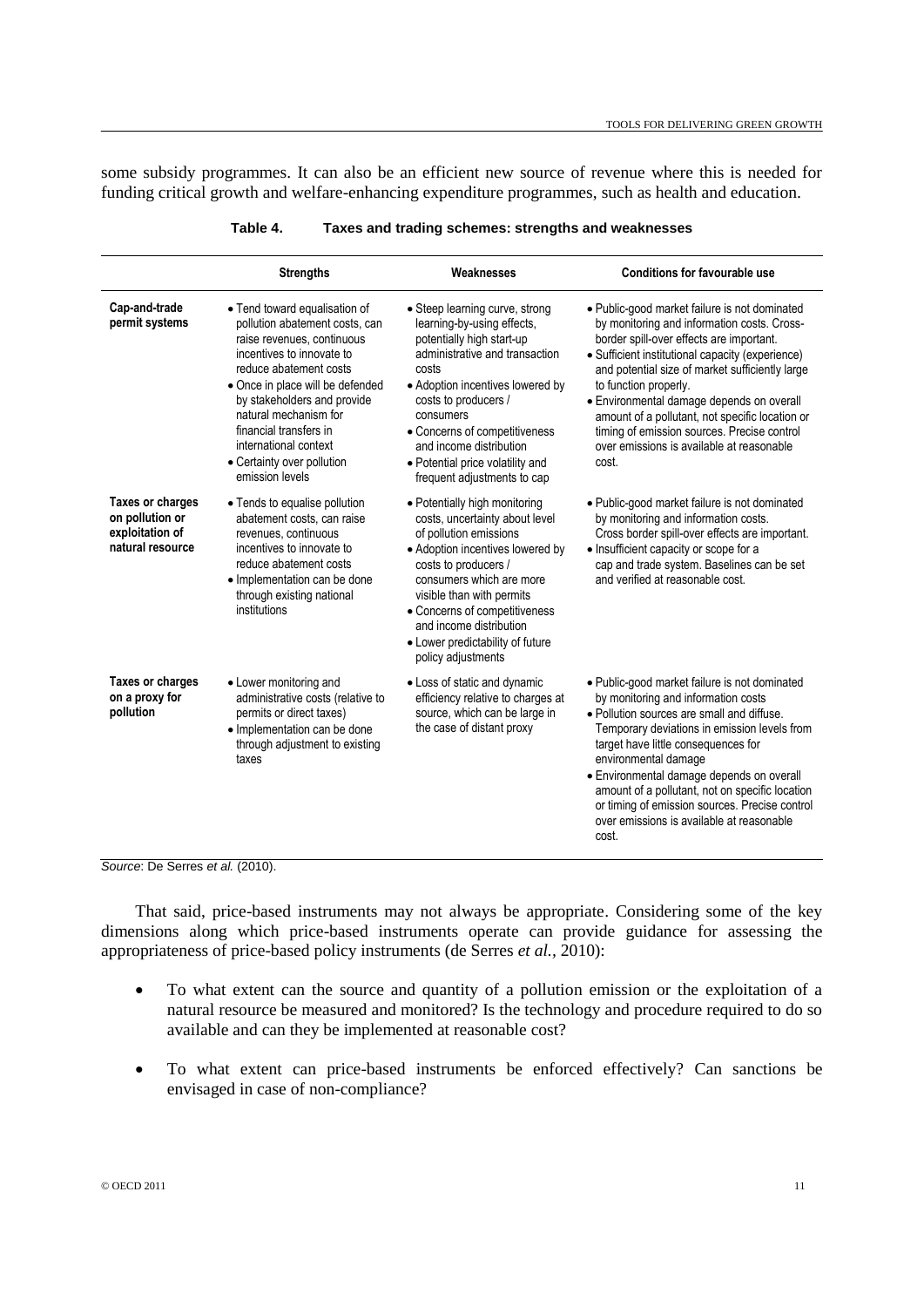What could be the main institutional or structural limitations to the implementation and smooth functioning of pricing instruments, be they taxes or permit systems?

Existing taxes and permit systems should also be assessed:

- Are there opportunities to scale back exemptions and other special provisions in existing environmentally-related taxes?
- Where a tax on a proxy is used, is it possible to tax the source of pollution more directly at affordable cost?
- Where taxes with differentiated rates are used, can the favourable rates still be justified in light of the environmental objective? Could the objective be achieved more efficiently through a combination of taxes and fees that would avoid tax rate differentiation?
- Has the problem of market power and entry barriers been considered in the design of the cap and trade system and is the option of broadening the sectoral coverage being reviewed? Has the option of auctioning the permits been considered?
- Where a baseline-and-credit trading system is being used, is the baseline sufficiently stringent and transparent? Is there scope for transforming the system into a cap-and-trade scheme?

#### *...in combination with other complementary policy instruments*

Non-market instruments may also be useful where there are intractable political obstacles to price-based measures. They can, however, reduce the cost-effectiveness of policy and thus may not always be suitable substitutes for price-based measures irrespective of the intractability of political obstacles (Table 5). As for price-based instruments it will be useful to check non-market instruments against a range of criteria to assess whether they are appropriate to address a particular environmental issue or constraint to green growth (de Serres *et al.,* 2010):

- Where price-based approaches are deemed ineffective or inapplicable at reasonable cost, can policy objectives be set in terms of performance standards with respect to environmental outcomes rather than in terms of specific technologies to be used?
- Where performance standards are used or envisaged, to what extent do they encourage polluters to search for and adopt low-cost abatement options through built-in adjustment mechanisms such as standards set on best performers?
- Where technology standards are used or envisaged, are monitoring and enforcement costs substantially lower than possible alternatives based on performance? Do polluters have sufficiently similar abatement costs? If this is not the case, can technology standards be tailored to target differing abatement costs?
- Are learning-by-doing and market size effects strong enough to require direct public support to green technology development in addition to pricing measures for overcoming path dependency?
- How does the implicit cost of pollution abatement through technology support policies compare with the market price of pollution where markets for pollutants are operative?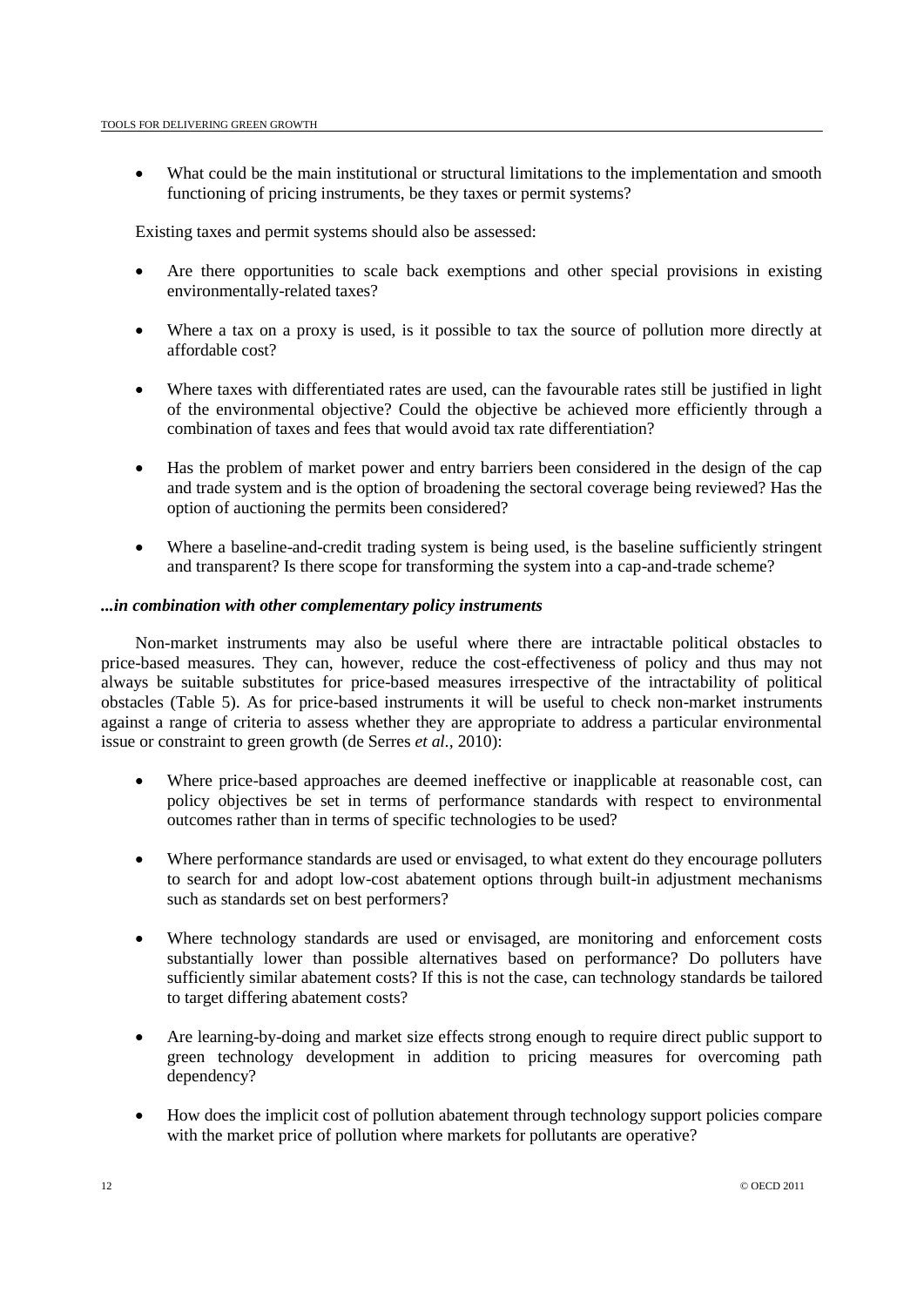- Where voluntary approaches are used or envisaged, is the basic information that is needed for implementing price-based approaches lacking in the area concerned? Have the costs and benefits of voluntary approaches been estimated and compared with those of a price-based mandatory approach? How much moral persuasion can the government exert on polluters? Have the risks of anti-competitive practices been addressed?
- To what extent could information-based instruments be used to underpin the responsiveness of agents to price signals?

|                          | <b>Strengths</b>                                                                                                                                                                                                                                                                        | Weaknesses                                                                                                                                                                                                                                                                                                                                                      | Conditions for favourable use                                                                                                                                                                                                                                                                 |
|--------------------------|-----------------------------------------------------------------------------------------------------------------------------------------------------------------------------------------------------------------------------------------------------------------------------------------|-----------------------------------------------------------------------------------------------------------------------------------------------------------------------------------------------------------------------------------------------------------------------------------------------------------------------------------------------------------------|-----------------------------------------------------------------------------------------------------------------------------------------------------------------------------------------------------------------------------------------------------------------------------------------------|
| Performance<br>standards | • Leave flexibility to search for<br>cheapest option to meet standard<br>• High adoption and compliance<br>incentives (relative to pricing<br>instruments)<br>• Certainty over pollution emission<br>levels<br>• Preserve incentives to innovate to<br>reduce costs of meeting standard | • Do not naturally tend towards<br>equalisation of marginal abatement<br>costs<br>• Potentially high administrative<br>costs<br>• Weak adoption incentives in an<br>international context given difficulty<br>in reaching agreement on burden<br>sharing<br>• More information required than for<br>permits and taxes in order to be<br>effective and efficient | • Pollution control at the source of<br>emissions is infeasible or very costly<br>• No adequate proxy for pollutant that<br>could be object of taxation<br>• Weak response of agents to price<br>signals<br>• Pollution emissions can be measured<br>from application of technology           |
| Technology<br>standards  | • Low monitoring costs<br>· High adoption and compliance<br>incentives (relative to pricing<br>instruments)<br>• Certainty over pollution emission<br>levels (at individual units level)                                                                                                | • Provides no flexibility to search for<br>cheaper abatement options<br>• Cannot be easily adapted in<br>response to new information about<br>costs and benefits<br>• No incentives to innovate                                                                                                                                                                 | • Pollution control at the source of<br>emissions is infeasible or very costly<br>No adequate proxy for pollutant that<br>could be the object of taxation<br>• Administrative costs of performance<br>standards are too high<br>• Abatement costs are relatively<br>homogeneous across agents |
| Voluntary<br>approaches  | • Contribute to information<br>gathering and dissemination on<br>abatement costs and benefits<br>• High (political) adoption incentives                                                                                                                                                 | $\bullet$ No intrinsic mechanism to<br>encourage adoption of least-cost<br>abatement options<br>• Uncertainty about outcomes as<br>effectiveness varies with perceived<br>benefits of participants<br>• Risk of collusion among<br>participants                                                                                                                 | • When the authorities can put strong<br>pressures (credible threat of follow up<br>actions)<br>• Where information is not too costly to<br>provide                                                                                                                                           |

| Non-price instruments: strengths and weaknesses<br>Table 5. |  |
|-------------------------------------------------------------|--|
|-------------------------------------------------------------|--|

*Source*: De Serres *et al.* (2010).

Many environmental challenges will be best addressed through a combination of instruments. This will be the case for most issues involving several market imperfections and/or multiple and varied sources of pollution, such as:

- Where eco-innovation is hampered by specific innovation failures, overall cost-effectiveness can be improved by combining pricing instruments with R&D and technology adoption policies.
- Systemic changes involve more than technology alone and often require significant organisational and institutional changes. These changes often involve their own barriers and constraints, which may need to be addressed by policy.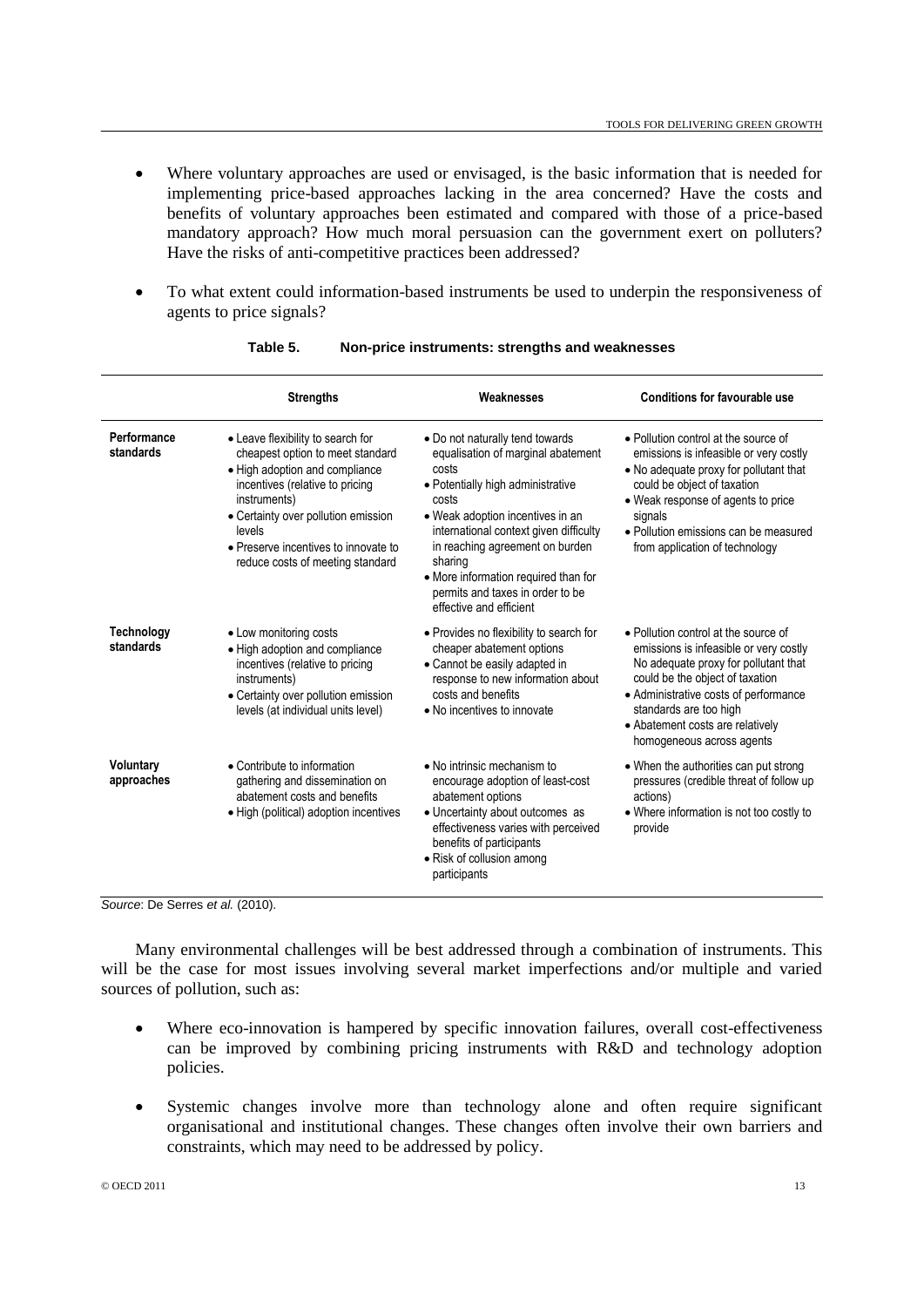- Where the degree of damage caused to the environment depends on the specific location or timing of emissions, pricing instruments may need to be complemented with command-and-control regulation such as local standards on emissions or local bans on certain products.
- Information-based instruments can be useful and effective in strengthening the responsiveness of agents to price signals.
- A combination of taxes, tradeable permits and/or performance standards may be optimal in the cases of multiple and varied sources of pollution. However, instruments should be set so as to minimise the differences in the implicit or explicit pollution prices across sectors.

#### *... while avoiding overlaps*

Similarly policy mixes need to avoid counter-productive overlaps of instruments. As a general rule, policies overlap when the same people (*i.e*. individuals, firms, public administrations) are covered by at least two instruments that essentially address the same environmental issue. For instance, if a firm is covered (directly or indirectly) by both a cap-and-trade system and a tax for carbon emissions, one of the two instruments will be redundant (Duval, 2008). Likewise, emission performance or energy efficiency standards for the car industry may not be justified in the presence of a carbon pricing covering the transport sector, unless they also constitute the best option to address other externalities.

Combining fixed-price policies (taxes or subsidies) is relatively transparent: if an emissions tax is in place, the incremental incentive effect of an additional tax is similar to the incremental effect of that policy on its own (other than perhaps some diminishing returns). But since tradable credit systems allow overall market conditions to set the credit price – which determines the incentive effect of the policy – any other policy that changes those market conditions will also change the credit price. As a result, the net incentive effect of the overlapping policy can be quite different than if it were implemented alone (Fischer and Preonas, 2010).

For example, Böhringer and Rosendahl (2010) consider the interaction between the European Union's Emission Trading Scheme (EU ETS) and a renewable portfolio standard (RPS). They find that a binding RPS, by encouraging more renewable energy than the ETS alone, makes it easier to comply with the emissions cap, reducing the permit price. This price reduction confers a greater advantage on relatively dirty producers (*e.g.* coal-fired generators), while the burden of buying green credits falls on dirty producers equally. The net effect is that the dirtiest producers actually *increase* their output (and emissions), while the relatively clean non-renewable sources are displaced.

#### *New subsidy programmes should be approached with caution...*

Green growth strategies will inevitably elicit calls on government to provide funds to green sectors or to subsidise environmental activities. In markets for consumer products such as cars, houses and electric goods, many governments are implementing pricing schemes to support the green market. A green growth framework demands careful scrutiny of such schemes. Table 6 summarises the strengths and weaknesses of potential expenditure instruments and conditions for favourable use.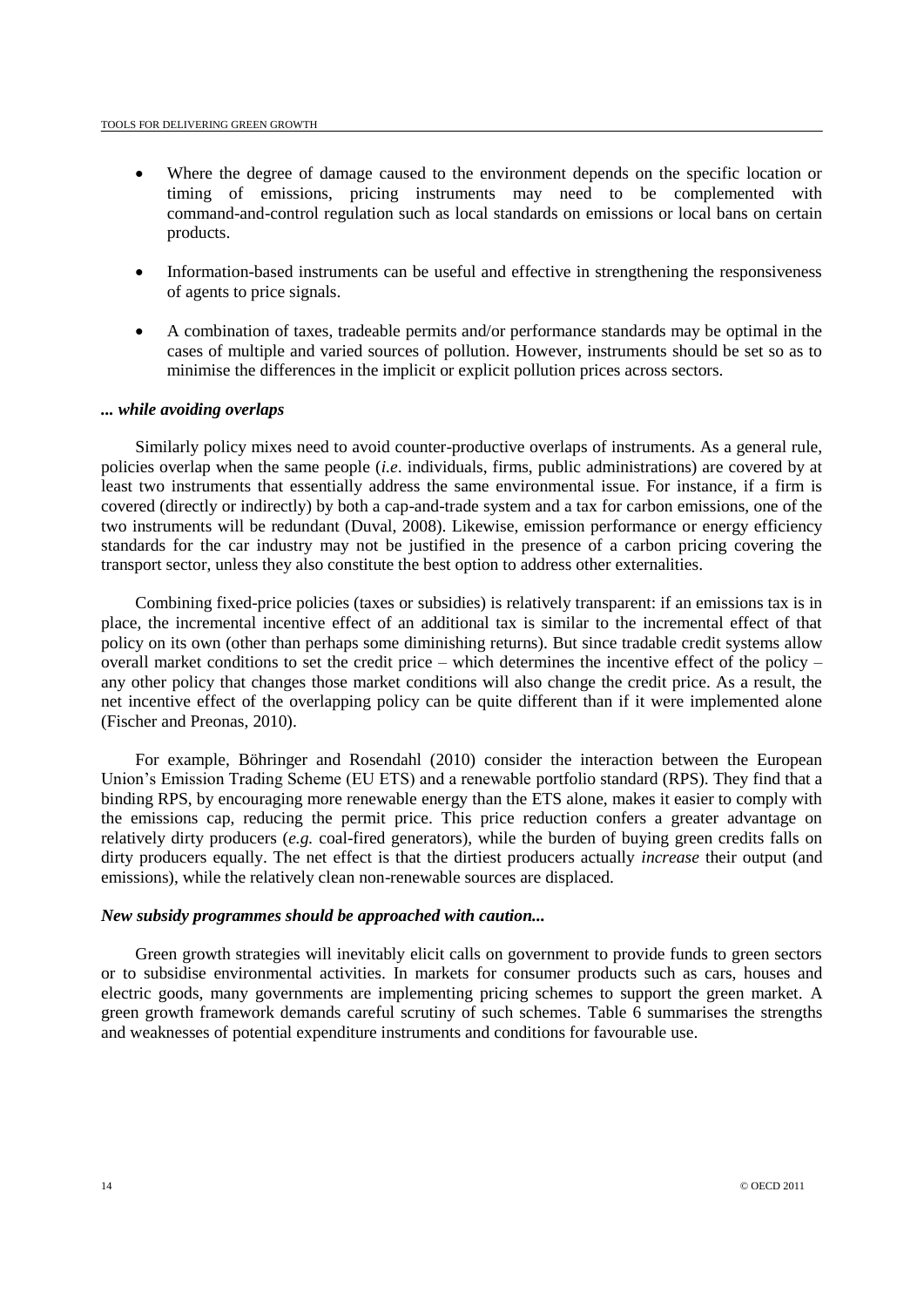|                                             | <b>Strengths</b>                                                                                                                  | Weaknesses                                                                                                                                                                                                                                                          | Conditions favourable to use                                                                                                                                                                                                                                                                                  |
|---------------------------------------------|-----------------------------------------------------------------------------------------------------------------------------------|---------------------------------------------------------------------------------------------------------------------------------------------------------------------------------------------------------------------------------------------------------------------|---------------------------------------------------------------------------------------------------------------------------------------------------------------------------------------------------------------------------------------------------------------------------------------------------------------|
| <b>Subsidies</b>                            | • High adoption and compliance<br>incentives (relative to permits or<br>taxes)                                                    | • Potentially large budgetary costs<br>• May trap excessive resources in<br>subsidised "clean" activity<br>• Uncertainty about impact on negative<br>externality<br>• No incentives to search for cheaper<br>abatement options                                      | • Enforcement of alternative pricing<br>instruments is difficult or very costly<br>Activity to be subsidised is a strong<br>substitute for targeted "dirty" activity<br>• Subsidy programme can be<br>designed in a relatively simple way.<br>for a time-limited period and with<br>minimal secondary effects |
| Active<br>technology<br>support<br>policies | • High adoption and compliance<br>incentives<br>• High incentives to invest in research<br>and development of new<br>technologies | • Do not directly address negative<br>environmental externality<br>• Can lead to low-cost available<br>abatement options being overlooked<br>• Potentially large budgetary costs and<br>deadweight losses<br>• Uncertainty about the level of pollution<br>emission | • Technology areas where market size<br>and learning-by-doing effects are<br>dominant<br>• Infrastructures in areas where<br>network considerations are<br>important                                                                                                                                          |

*Source*: De Serres *et al.* (2010).

Despite their budgetary cost, subsidies to encourage a switch to greener activities are more commonly used than price instruments. Examples can be found in the case of industrial pollution control and agricultural activities, notably to support the use of bio-fuels. Such schemes need to be very carefully evaluated, however, as they are often costly and the way that such policies are designed can lead to wide variations in cost-effectiveness.

Policy makers should consider the following issues for determining the appropriateness of committing public funds to the promotion of green growth (OECD, 2008; de Serres *et al.,* 2010):

- Is public support provided only in cases where public goods are expected to be generated (e.g. where significant environmental improvements would not otherwise not be provided by producers)?
- Are public support measures likely to be the most efficient and effective ways of reaching a given environmental target?
- Has the feasibility and cost of pricing the externality been directly assessed? How strong is the substitutability between the subsidised activity and the dirty activities it is supposed to replace?
- Do clear and transparent eligibility criteria exist concerning who is entitled to receive support, and under what circumstances; has an appropriate "reference level" been established to guide the allocation of support?
- Are existing public environmental expenditure programmes consistent with the Polluter Pays Principle and with international rules regarding state aid?
- Do existing public environmental expenditure programmes have the secondary effect of encouraging additional demand for, or supply of, polluting products or activities over the long term?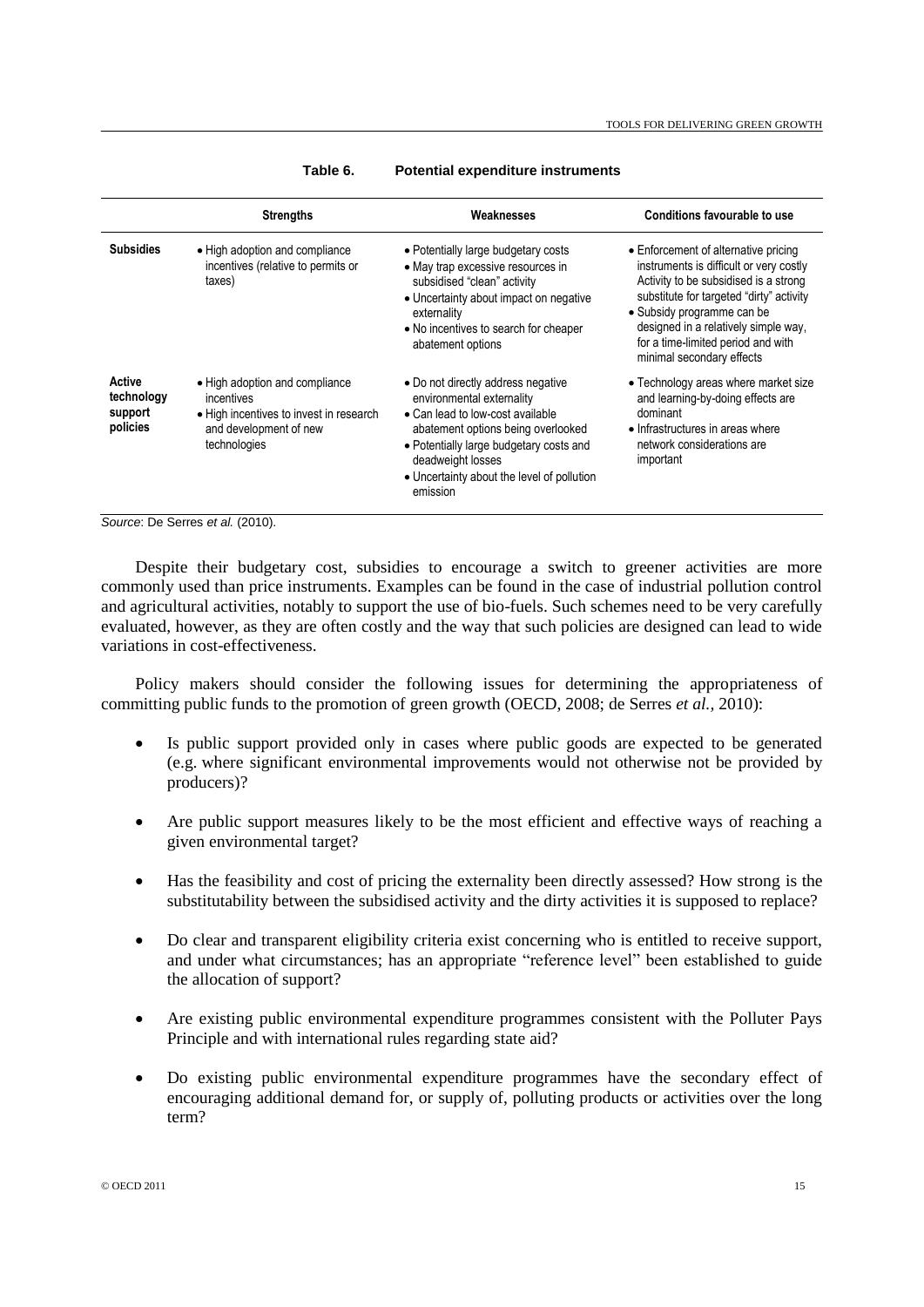Is public support allocated first to private agents that commit to achieving the largest environmental improvement per unit of support?

#### *... and existing programmes carefully reviewed and reformed*

Before new funds are committed to green growth, governments should identify those subsidies whose removal (or reform) would boost long-term economic growth or reduce environmental damage. Thus, a review of subsidies should include scrutiny of support related to both economic and environmental policy objectives. For example, high levels of production-linked price support have traditionally been provided to the agriculture sector. This has encouraged overuse of chemical inputs, as well as expansion of farming onto land that is of relatively low value economically – but often of high value environmentally. In turn, this has led to efforts to address these negative environmental impacts via programmes that are conditional on meeting certain environmental standards (cross-compliance). It will generally prove to be more efficient and effective to reform the original subsidy than to retain (and try to correct) the environmental problems it creates through cross-compliance requirements (OECD, 2008).

Issues to consider when engaging in subsidy reform include:

- Is it clear that environmental cross-compliance programmes are leading to real environmental improvements, and in the most efficient manner possible?
- Are the beneficiaries of environmentally damaging economic subsidies, and the circumstances under which these subsidies are provided, both transparent to the general public?
- Have transitional (and time-limited) compensation measures been developed, to support the process of reforming environmentally damaging economic subsidies?

The coherence of subsidies with other government objectives or programmes also needs to be taken into account *e.g.* do existing subsidies have undue negative impacts on developing countries?

#### *Particular attention needs to be paid to innovation and overcoming inertia…*

A strong capability to innovate is an essential prerequisite for green growth with due attention given to non-technological innovation and demand-driven innovation. Strategies should address the specificities of innovation in the environmental area (Table 7). The use of packages of policies will be especially important in this context because of the range of market and policy failures and imperfections which come into play.

An essential set of criteria against which innovation policies aimed at improving environmental performance should be measured includes (Johnstone, Haščič and Kalamova, 2010):

- Stringency how ambitious is the policy target?
- Predictability –what effect does the policy have on investor uncertainty?
- Flexibility whether potential innovators are free to identify the best way to meet the objective?
- Incidence does the policy target the environmental objective as closely as possible? and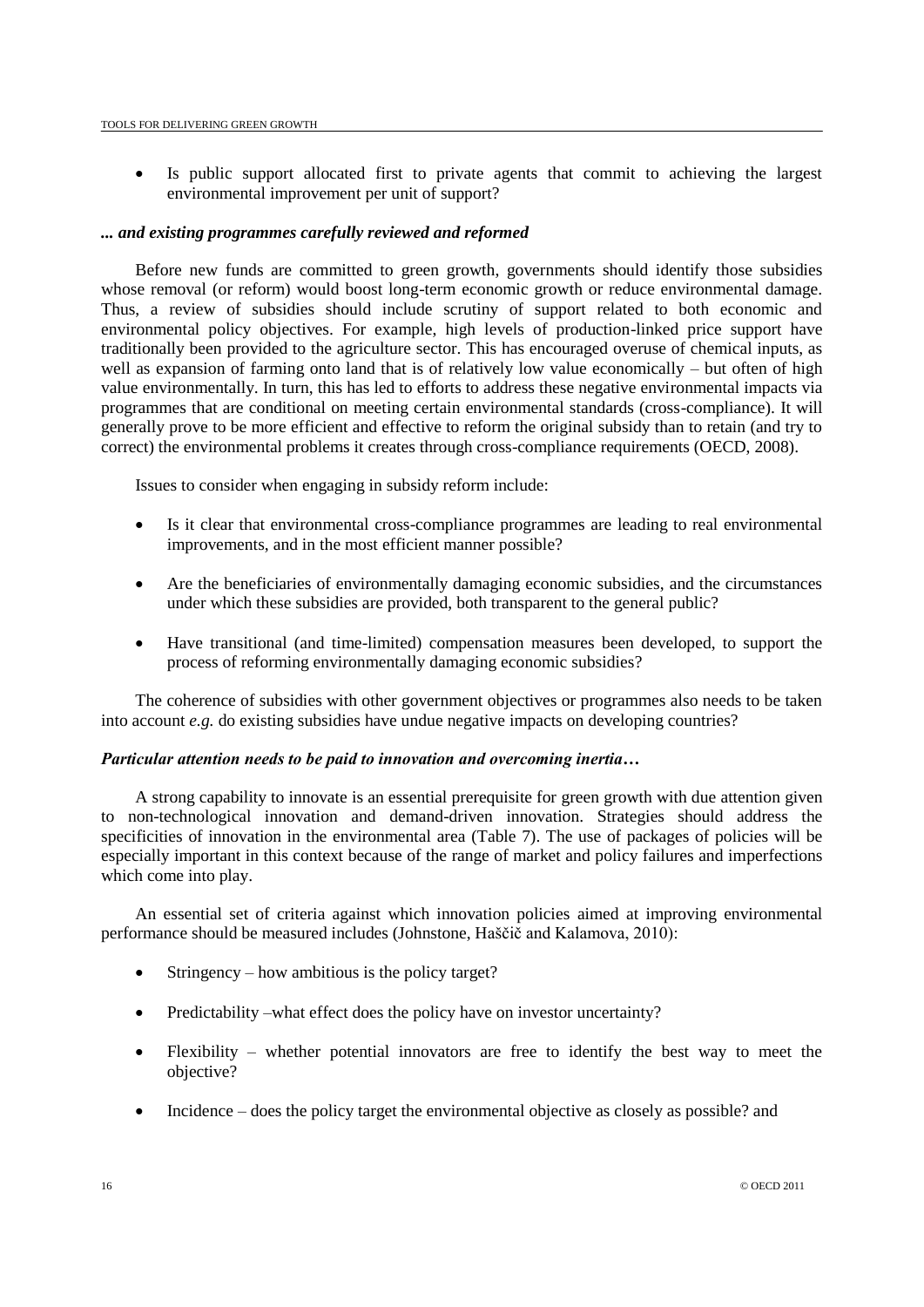• Depth – that is, do incentives exist to innovate through a range of potentially ascending objectives?

| Policy challenge                                           | <b>Policy options</b>                                                                                                                                                                                         |  |  |  |
|------------------------------------------------------------|---------------------------------------------------------------------------------------------------------------------------------------------------------------------------------------------------------------|--|--|--|
| Insufficient demand for green innovation                   | • Taxes and market-based instruments to price externalities and enhance incentives<br>• Demand-side policies, such as public procurement, standards and regulations, in specific<br>markets and circumstances |  |  |  |
| Lack of innovation capability                              | • Broad-based policies to strengthen innovation                                                                                                                                                               |  |  |  |
| Technological roadblocks and lack of radical<br>innovation | • Investment in relevant R&D, including thematic and mission-oriented research<br>• International cooperation                                                                                                 |  |  |  |
| Research and investment bias to incumbent<br>technology    | • R&D support, tax incentives<br>• Adoption incentives/subsidies<br>• Technology prizes                                                                                                                       |  |  |  |
| Lack of finance                                            | • Co-investment funds<br>• Market development                                                                                                                                                                 |  |  |  |
| Regulatory barriers to new firms                           | • Regulatory reform<br>• Competition policy<br>• Front-runner approaches                                                                                                                                      |  |  |  |
| Lack of capabilities in SME to adopt green<br>innovation   | • Access to finance<br>• Skills development<br>• Linking SMEs to knowledge networks<br>• Improving information supply<br>• Reducing regulatory burdens                                                        |  |  |  |
| Non-technological innovation                               | • City and transport planning<br>• Regulatory reform                                                                                                                                                          |  |  |  |
| International technology transfer<br>والممه اممائمهمام     | · Development of capabilities<br>• Trade and investment policies<br>• IPR protection and enforcement<br>• Voluntary patent pools and collaborative mechanisms                                                 |  |  |  |

#### **Table 7. Possible policies to foster green innovation**

Note: A detailed toolbox to foster innovation, including green innovation, is currently being developed as a follow-up to the OECD Innovation Strategy. This Innovation Policy Platform will be released in 2012.

The ideal policy instrument will be one which is sufficiently stringent to encourage an optimal level of innovation; stable enough to give investors adequate planning horizons for risky investments; flexible enough to encourage novel solutions; and closely targeted on the policy goal, so as to avoid misallocation of effort and provide incentives for continuous change.

#### *…including ways for enabling change in consumer behaviour*

Addressing barriers to behavioural change will facilitate the emergence of new patterns of demand and increase the cost-effectiveness of policy signals aimed at producers. Special attention needs to be given to these barriers because habits and norms can lock households into patterns of consumption which are hard to alter. A range of policy tools should be considered in this regard. Table 8 summarises the key issues to be addressed and policy levers that could be used to encourage the greening of consumption behaviour.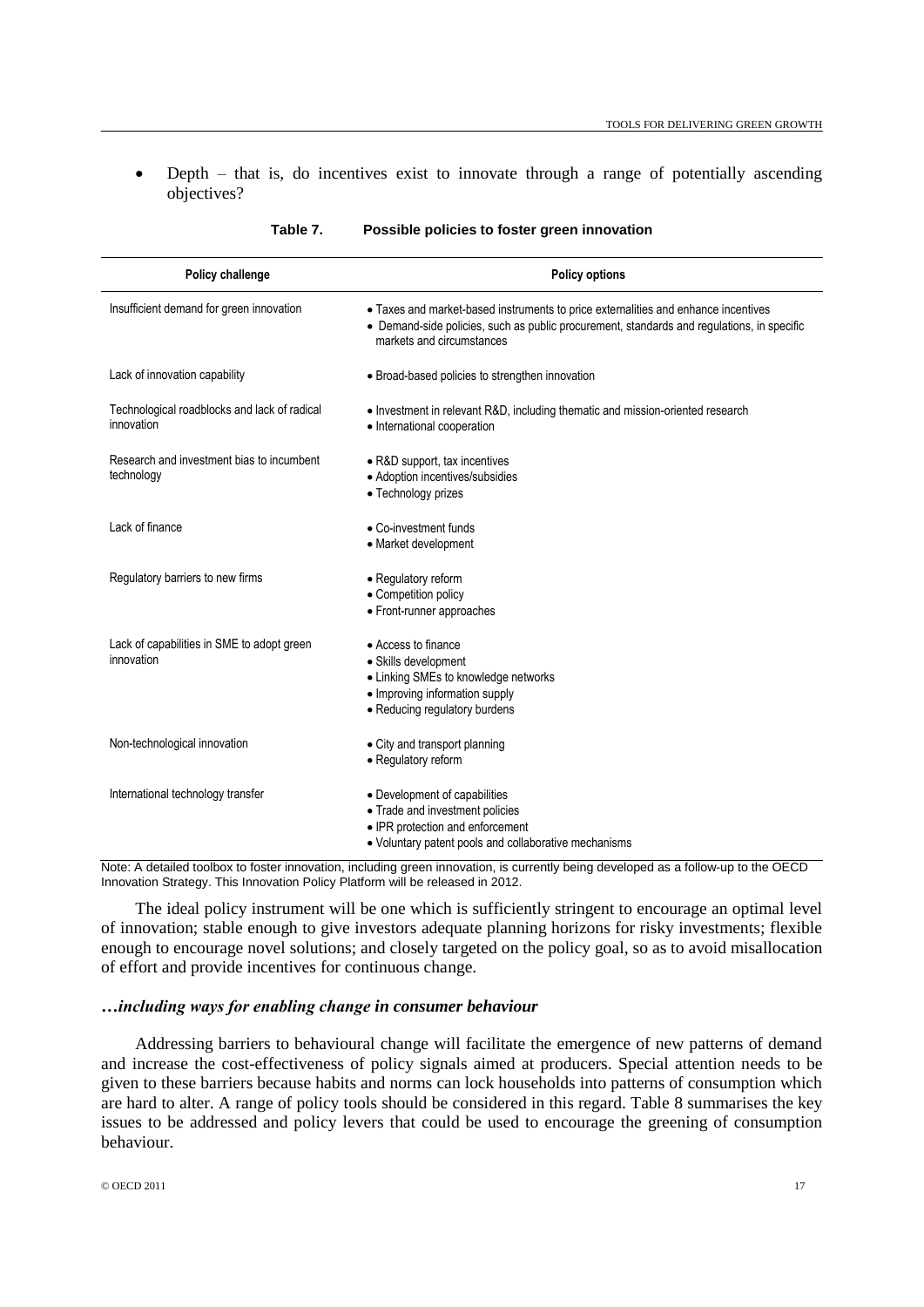| Information                                                                                                                                                                                                                                                             | Awareness                                                                                                                                                                                                                                                                |  |  |
|-------------------------------------------------------------------------------------------------------------------------------------------------------------------------------------------------------------------------------------------------------------------------|--------------------------------------------------------------------------------------------------------------------------------------------------------------------------------------------------------------------------------------------------------------------------|--|--|
| Can shift behaviour because<br>Consumers often do not know how much they consume<br>$\circ$<br>Labels influence consumer choice<br>$\circ$<br>Information needs to:<br>Reflect public and private benefits<br>$\circ$<br>Be trustworthy and easy to decipher<br>$\circ$ | Of environmental issues is linked to greener<br>consumption<br>It rises with educational attainment<br>$\bullet$<br>It can be influenced by appropriately tailored<br>education for sustainable consumption<br>And increases acceptability of policy reform<br>$\bullet$ |  |  |
| <b>Alternatives</b>                                                                                                                                                                                                                                                     | <b>Incentives</b>                                                                                                                                                                                                                                                        |  |  |
| Availability of alternatives is as important as incentives, especially in<br>public services and infrastructure<br>Natural monopoly can reduce consumer access to these services, so<br>regulatory oversight is key                                                     | Such as prices, increase efficiency of consumption<br>short-term<br>Drive demand for "green" consumer durables and<br>$\bullet$<br>household equipment, helping to green<br>consumption long-term                                                                        |  |  |

#### **Table 8. Key dimensions for greening household behaviour**

#### *Leveraging public and private finance for green growth*

Boosting growth and development prospects while greening the growth trajectory at the same time will require both increased investment flows into infrastructure, particularly in developing countries, and also a shift in the composition of investment flows. To shift the composition of investment, governments will need to assess and resolve barriers preventing or discouraging institutional investors, especially pension funds, from investing in infrastructure which will enable greener growth<sup>2</sup> (Table 9).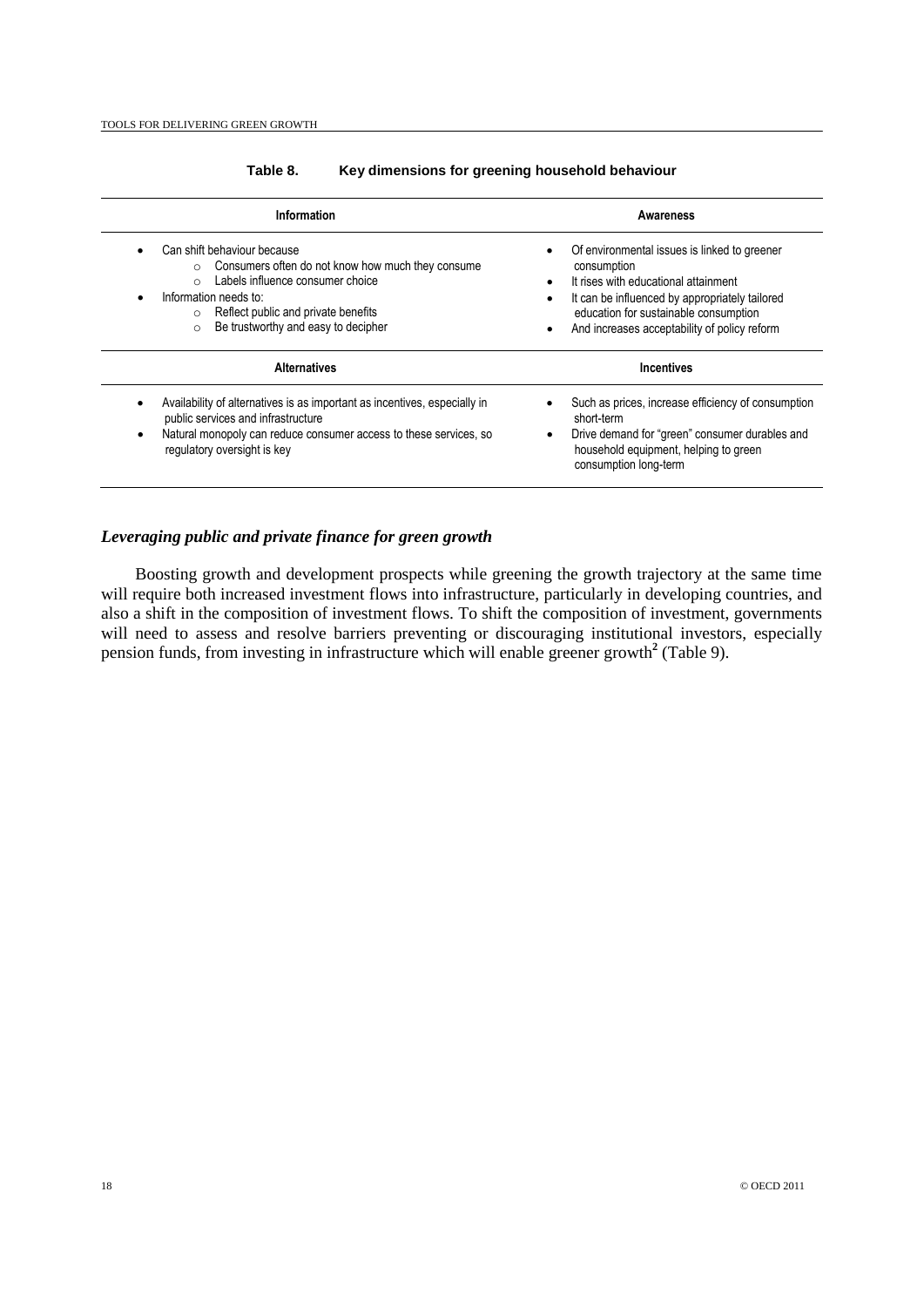| <b>Barriers</b>                                                                                                                                                                                            | <b>Solutions</b>                                                                                                                                                                                                                                                                                                                                                                                                                                                                                                                                                                                                                                                                        |  |  |  |
|------------------------------------------------------------------------------------------------------------------------------------------------------------------------------------------------------------|-----------------------------------------------------------------------------------------------------------------------------------------------------------------------------------------------------------------------------------------------------------------------------------------------------------------------------------------------------------------------------------------------------------------------------------------------------------------------------------------------------------------------------------------------------------------------------------------------------------------------------------------------------------------------------------------|--|--|--|
| Lack of experience and knowledge<br>( <i>i.e.</i> with infrastructure, private equity and other investment<br>vehicles or direct investments)                                                              | • Encourage improved knowledge and understanding of pension fund stakeholder<br>and supervisors on infrastructure assets<br>• Encourage development of appropriate investment vehicles<br>• Support consolidation and pooling of pension funds                                                                                                                                                                                                                                                                                                                                                                                                                                          |  |  |  |
| Shortage of data<br>(e.g. on performance, costs, risks, and relationships)                                                                                                                                 | • Support stronger efforts in independent data collection and objective information<br>provision in the field of infrastructure investment<br>• Recommend upgrade of national and supra-national statistics data collection<br>with a view to better capture infrastructure (and other alternative asset classes)                                                                                                                                                                                                                                                                                                                                                                       |  |  |  |
| Fees                                                                                                                                                                                                       | • Promote higher transparency standards in private equity vehicles and direct<br>investments                                                                                                                                                                                                                                                                                                                                                                                                                                                                                                                                                                                            |  |  |  |
| Instability<br>(e.g. regulatory instability, political risks, and risk associated<br>with emerging markets such as currency risk)                                                                          | • Enhance the investment environment<br>• Ensure stable regulatory environment<br>• Create a platform for dialogue between investors, financial industry and<br>governments (e.g. the OECD)<br>· Development national, long-term policy frameworks for key individual<br>infrastructure sectors, improving the integration of the different levels of<br>government in the design, planning and delivery of infrastructures through the<br>creation of infrastructure agency/bank, and the creation of a National<br>Infrastructure Pipeline<br>• Encourage the study of more advanced risk analysis beyond the traditional<br>measures, including the specific risks of infrastructure |  |  |  |
| Regulatory constraints<br>(including accounting and investment regulations<br>e.g. restrictions on asset classes/ liquidity/ non-listed/<br>diversification requirements/ leverage rules/ valuation rules) | • Check funding and investment regulation is not inadvertently preventing<br>infrastructure investments<br>• Recommend the establishment of international guidelines for performance and<br>risk management of infrastructure (and other alternative) vehicles                                                                                                                                                                                                                                                                                                                                                                                                                          |  |  |  |

#### **Table 9. Boosting investment in infrastructure: barriers and solutions**

#### **Facilitate adjustment and address transitional concerns**

#### *Jobs strategies should be tailored to address a transition to green growth*

Labour market and skill policies can play an important role in facilitating the structural adjustments associated with Green Growth, while at the same time minimising the associated social costs. Like any major economic transformation, the transition to Green Growth will have significant employment effects. New jobs will be created, some jobs will be at risk and many others would have to be reallocated from grey to green sectors.

A prerequisite for a smooth and fair transition to green growth is a well functioning labour market. The OECD Reassessed Jobs Strategy (OECD, 2006) provides a comprehensive framework for achieving that. It shows that a carefully designed package of labour market and skill policies can assure that the labour market is both dynamic - continuously redeploying labour from declining to growing industries and firms - and inclusive.

Within the general framework of the Reassessed Jobs Strategy, a number of labour market and training policies tailored to the transition to green growth will also be required, although their details are difficult to foresee in many cases (Table 10). In particular, the greening of the economy will have an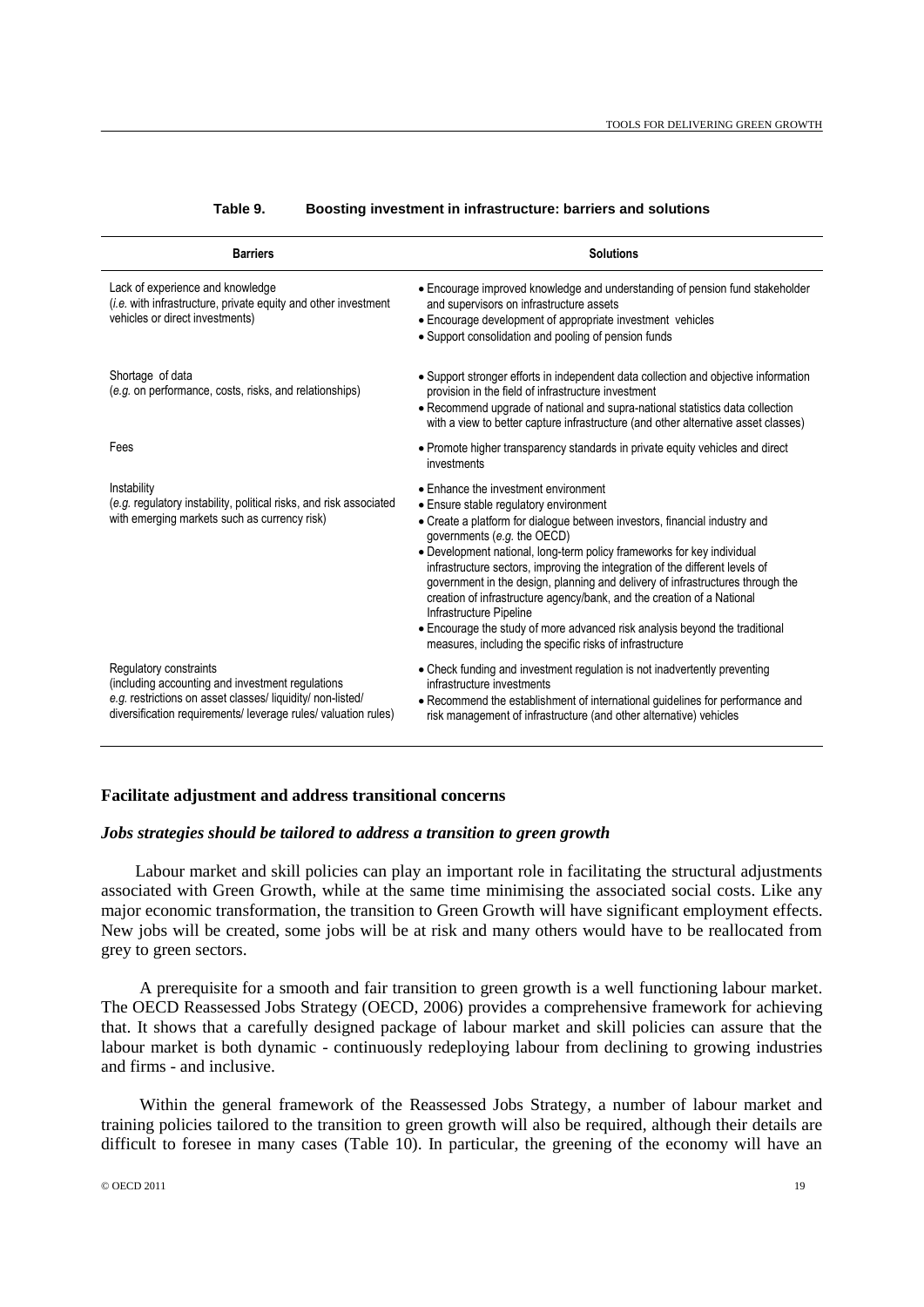#### TOOLS FOR DELIVERING GREEN GROWTH

impact on skills, and a major challenge for policy makers is to identify future hiring needs and skill requirements. Well-designed green education and training programmes will have an important role to play in helping workers to exploit the potentials of the emerging green economy.

| Policy challenge                     | <b>Policy options</b>                                                                                                                                                                                                                                                                                                             |
|--------------------------------------|-----------------------------------------------------------------------------------------------------------------------------------------------------------------------------------------------------------------------------------------------------------------------------------------------------------------------------------|
|                                      |                                                                                                                                                                                                                                                                                                                                   |
| Promoting an inclusive labour market | • Effective income and re-employment support for jobseekers, in particular for<br>disadvantaged groups<br>• Mutual obligation strategy, ensuring that benefit recipients engage in active job<br>search in exchange for receiving employment services and benefit payment<br>• Strong system of vocational education and training |
| Fostering labour market dynamism     | • Moderate employment protection and labour taxes to foster job creation in<br>emerging green activities<br>• Strong product market competition to promote the entry of new innovative firms<br>and reap the full benefits of new green competitive niches                                                                        |
| Adapting the workforce skills        | • Close monitoring of job skill requirements in key green industries and<br>occupations in order to identify new skill needs<br>• Incorporate new skill requirements into education and training programmes                                                                                                                       |

**Table 10. Possible policies to foster labour market transition to green growth**

#### *Assess solutions for addressing competitiveness concerns*

Green growth policies are likely to raise concerns about the relative stringency of domestic policy and the potential losses to firms whose competitiveness can be undermined. These concerns are likely to be strongest in relation to policy to protect the global commons such as climate policies. Any proposed measures to deal with these concerns should be scrutinised in terms of their economic efficiency, the incentives they create for reducing GHG emissions, their impacts on developing countries, and their effectiveness in addressing competitiveness concerns (Tables 11 and 12). The domestic political economy aspects and the practicality of implementing measures also need careful consideration.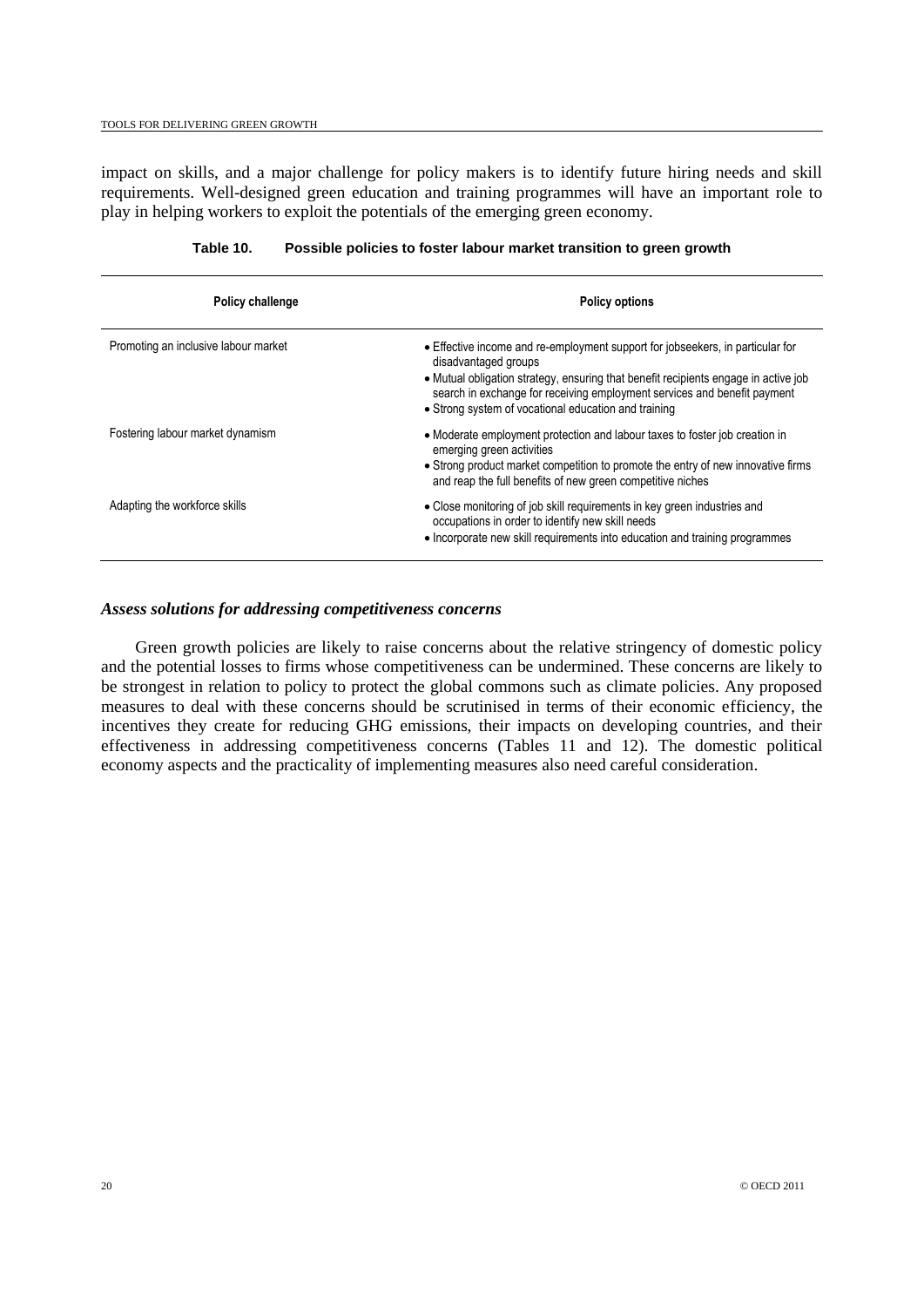#### **Table 11. Reducing adverse impacts on international competitiveness**

| Principle                                                                      | <b>Description</b>                                                                                                                                                                                                                                                                                                                                                                                                                                                                           | <b>Indicators for Evaluation</b><br>(quantitative and qualitative)                                                                                     |  |  |
|--------------------------------------------------------------------------------|----------------------------------------------------------------------------------------------------------------------------------------------------------------------------------------------------------------------------------------------------------------------------------------------------------------------------------------------------------------------------------------------------------------------------------------------------------------------------------------------|--------------------------------------------------------------------------------------------------------------------------------------------------------|--|--|
| Effectiveness in<br>addressing international<br>competitiveness impacts        | Policy makers should evaluate whether measures to address<br>competitiveness impacts achieve their objectives, such as<br>retaining market share of polluting industries relative to<br>foreign competitors, reducing job losses, or eliminating<br>competitiveness-related emission leakage.                                                                                                                                                                                                | • Sectoral output and employment<br>• Sectoral profits and market share<br>• International trade and investment flows<br>• Emissions and leakage rates |  |  |
| Economic efficiency                                                            | Policy makers should minimise costs to the economy from<br>the imposition of measures to address international<br>competitiveness impacts. For example, the overall costs of<br>achieving a given climate policy target will be increased for a<br>country if the measures taken to address competitiveness<br>impacts result in lowering the emissions reduction<br>requirements for energy-intensive industries, as this would<br>imply some low-cost reduction options are not exploited. | • Domestic welfare or GDP changes<br>• Changes in the pricing of pollution<br>· Cost per tonne of leakage reduced<br>• Foregone government revenues    |  |  |
| Incentives for minimising<br>environmental impacts<br>and promoting innovation | Given the stringency of proposed environmental policy<br>targets over time, measures should maintain significant<br>incentives for abatement and innovation. Exempting sectors<br>from such policy would reduce their incentives for pollution<br>reduction.                                                                                                                                                                                                                                 | • Incentives for pollution reduction (such as a price<br>signal)<br>• Innovation impacts (e.g. patents and changes in<br>abatement costs)              |  |  |
| International political<br>economy                                             | Effects on other countries from measures to reduce<br>competitiveness impacts should be considered.                                                                                                                                                                                                                                                                                                                                                                                          | • International GDP or welfare changes (with<br>particular regard to impacts on the poor)                                                              |  |  |
| Domestic political<br>considerations                                           | Tradeoffs among stakeholders should be considered, as well<br>as impacts on government revenues and transfers.                                                                                                                                                                                                                                                                                                                                                                               | • Impacts on affected stakeholder groups (e.g.<br>employment, output)<br>• Foregone government revenues                                                |  |  |
| Implementability                                                               | The administrative costs and implementation burden should<br>be evaluated by policy makers for each measure.                                                                                                                                                                                                                                                                                                                                                                                 | • Estimates of implementation burden<br>• The ability to obtain data needed to implement<br>policy measures                                            |  |  |

Principles for policy design

*Source:* OECD (2010), ""Addressing International Competitiveness in a World of Non-Uniform Carbon Pricing: Lessons from a Decade of OECD Analysis"", *Policy Brief*.

l,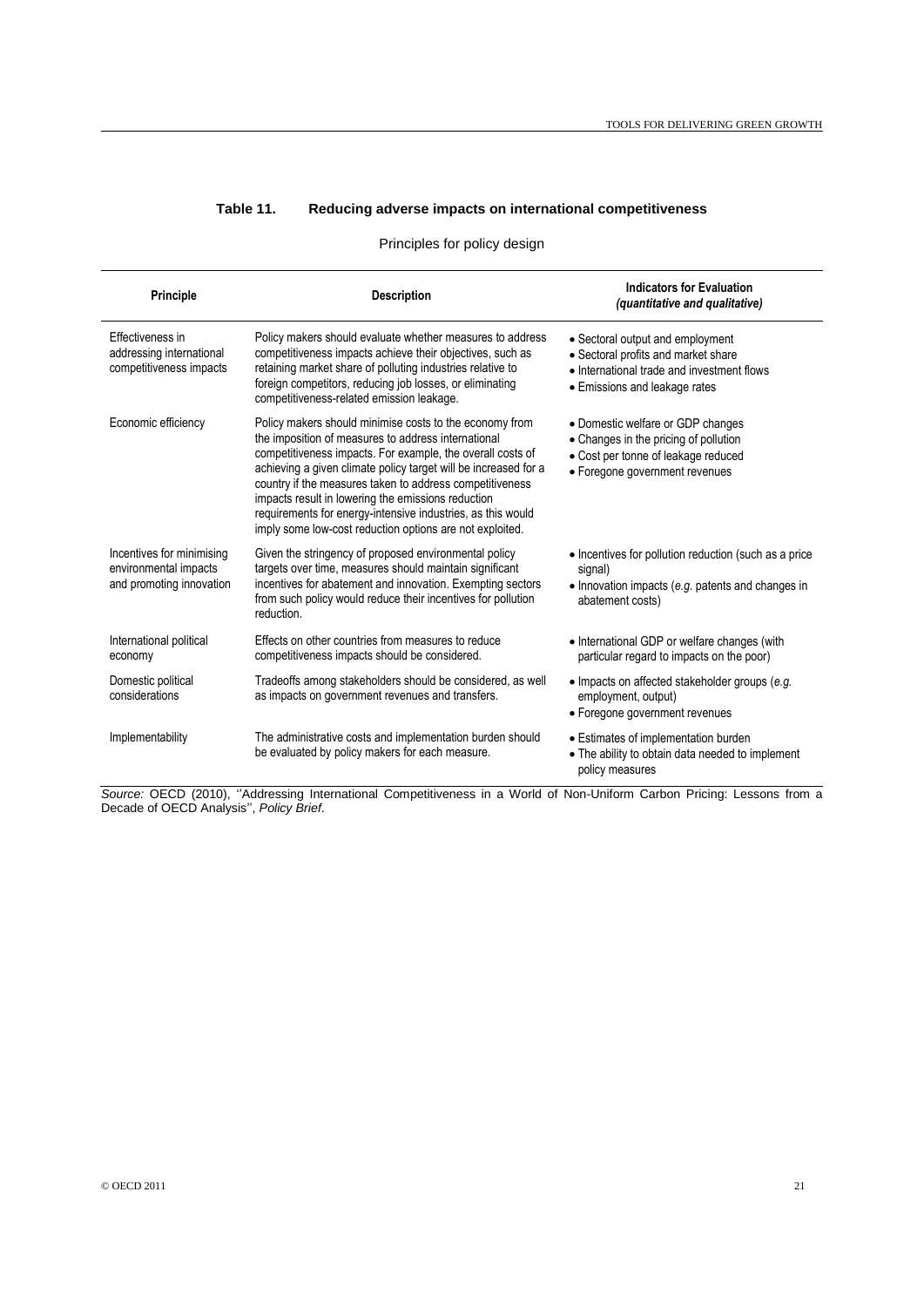#### **Table 12. Addressing competitiveness impacts on energy-intensive industries**

| Principle                                                 | <b>Full auction/tax</b><br>("Reference Case")               | Measures to address competitiveness impacts from climate policy:<br>Change from Reference Case: "no change", "+" indicating improvement of criterion from reference<br>case, "-" indicating reduction, and "+/-" indicating uncertain effect) |                                                                                   |                                                                                                                                                                       |                                                                                         |                                                        |  |
|-----------------------------------------------------------|-------------------------------------------------------------|-----------------------------------------------------------------------------------------------------------------------------------------------------------------------------------------------------------------------------------------------|-----------------------------------------------------------------------------------|-----------------------------------------------------------------------------------------------------------------------------------------------------------------------|-----------------------------------------------------------------------------------------|--------------------------------------------------------|--|
|                                                           |                                                             | <b>Free Allocation</b>                                                                                                                                                                                                                        |                                                                                   | <b>Border Taxes</b>                                                                                                                                                   |                                                                                         | Other                                                  |  |
|                                                           |                                                             | Grandfathered<br>free allocation                                                                                                                                                                                                              | Output-based<br>revenue<br>recycling or<br>allocation                             | Import Only                                                                                                                                                           | With Export<br>Rebate                                                                   | Industry<br>exemption                                  |  |
| <b>Effectiveness in</b>                                   | Likely to impact some                                       | +/-                                                                                                                                                                                                                                           |                                                                                   | $+/-$                                                                                                                                                                 | $+/-$                                                                                   |                                                        |  |
| addressing<br>competitiveness<br>impacts                  | energy-intensive<br>sectors                                 | Profits<br>maintained, but<br>market share<br>impacts remain                                                                                                                                                                                  | Incentivises<br>production                                                        | Output further<br>reduced:<br>domestic<br>market share<br>may not<br>change                                                                                           | Preserves export<br>market share but<br>reduces output<br>due to higher<br>carbon price | Though indirect<br>costs still remain                  |  |
| Economic                                                  | Maximises economic                                          | +/-                                                                                                                                                                                                                                           |                                                                                   |                                                                                                                                                                       |                                                                                         |                                                        |  |
| efficiency                                                | efficiency                                                  | Efficiency of<br>policy<br>maintained,<br>reduces fiscal<br>revenues                                                                                                                                                                          | Production and<br>emissions levels<br>distorted and<br>fiscal revenues<br>reduced | Barriers on<br>imports<br>increase costs                                                                                                                              | Barriers on<br>imports increase<br>costs                                                | Some<br>cost-effective<br>abatement not<br>implemented |  |
| Incentives for<br><b>GHG mitigation</b><br>and innovation | Full abatement<br>incentives                                | No change                                                                                                                                                                                                                                     | Abatement from<br>production<br>reductions<br>eliminated                          | No change                                                                                                                                                             | Export exemption<br>decreases<br>abatement                                              | Very few<br>incentives                                 |  |
| International<br>political economy                        | Mixed effect on<br>developing country<br>GDP and welfare    | No change                                                                                                                                                                                                                                     | No change                                                                         | $+/-$<br>Reduces developing country<br>GDP/welfare further with uncertain<br>effects on climate action                                                                |                                                                                         | No change                                              |  |
| Domestic political                                        | Generally negative                                          | +                                                                                                                                                                                                                                             | +                                                                                 | +/-                                                                                                                                                                   |                                                                                         | +                                                      |  |
| implications                                              | due to political power<br>of energy-intensive<br>industries | Reduces<br>industry<br>concerns over<br>profits                                                                                                                                                                                               | Can allow for<br>more ambitious<br>policy                                         | Intermediate goods are more costly<br>for all; some industries may perceive<br>market share benefits from<br>international competitors facing<br>similar carbon costs |                                                                                         | Fewer<br>stakeholders                                  |  |
| Implementability                                          | Similar for all<br>participating sectors                    | No change                                                                                                                                                                                                                                     | Requires<br>common output<br>metrics and<br>competitive<br>domestic market        | Analyses of embedded carbon can<br>be costly                                                                                                                          |                                                                                         | +<br>Fewer<br>participating<br>sectors                 |  |

Evaluation of measures

*Source:* OECD (2010), "Addressing International Competitiveness in a World of Non-Uniform Carbon Pricing: Lessons from a Decade of OECD Analysis"", *Policy Brief*.

To ensure a more effective imposition of environmentally related taxes, without reducing a country's competitiveness, there are several options (OECD, 2001):

- Integrate environmentally-motivated reforms better with broader fiscal reforms.
- Announce the introduction of new taxes and tax rate increases well in advance, and phase out existing rebates and exemptions gradually, thus enabling a smooth adaptation of economic agents over a period of time.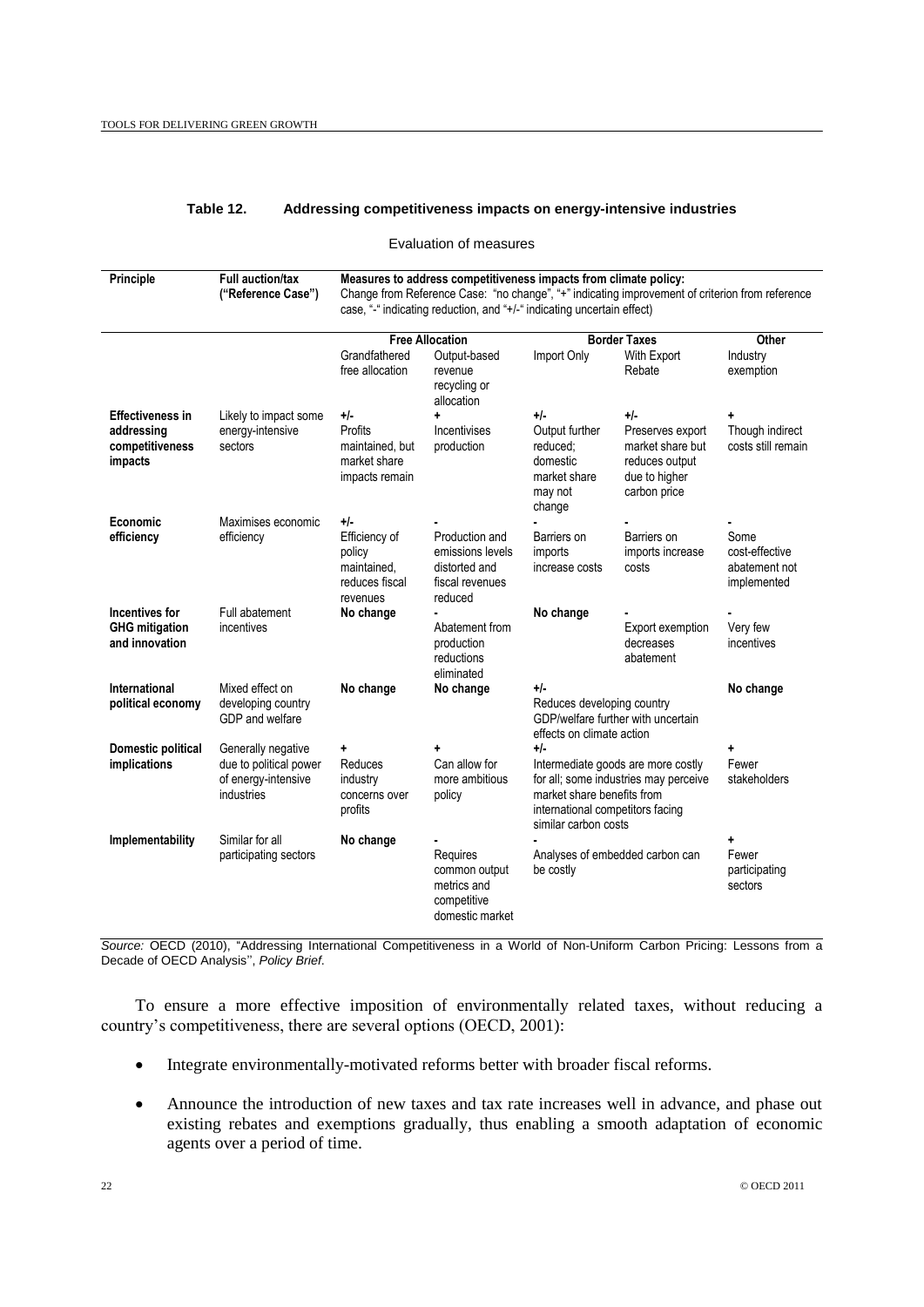- In instances where exemptions and rebates are currently given for competitiveness reasons: Impose full tax rates on industry, but channel part of the revenues back to industry in such a way that marginal abatement incentives are maintained; for example by providing subsidies to industrial polluters for R&D or investments aimed to reduce pollution levels.
- The negative environmental effect of exemptions and rate reductions can also be limited by ensuring that firms that currently benefit from exemptions and reduced tax rates sign up to stringent mitigation measures.
- A two-tier rate structure, with lower rates for more internationally exposed sectors, would be a better option than full exemptions for some sectors; for example, an energy tax could have higher rates for the health care sector and domestic building industry, and lower rates for the petrochemical industry.

#### *Assess and implement policies for addressing income distribution concerns*

Possible strategies to compensate low-income groups include:

- *Lump sum compensation,* calculated on the basis of average green tax payments per household, in the form of cash transfers or credits against income tax. Cuts in income taxation may not benefit groups of low-income households because they pay little or no income taxes (Smith, 1998). To assist the households concerned, countries can use tax credits. Tax credits are amounts deductible from tax payable (as distinct from deductions from the tax base). Two types of tax credits are distinguished, those (referred to as wastable tax credits) which are limited to the amount of the tax liability and therefore cannot give rise to a payment by the government to the taxpayer, and those (referred to as non-wastable tax credits) which are not so limited, so that the excess of the credit over the tax liability can be paid to the taxpayer. To compensate poorer households for the impact of environmentally related taxes, non-wastable tax credits are the preferred option because the revenue service pays out the excess of the credit over income tax due to qualifying households.
- *Income-tested compensation,* with two further options. One way to calculate the amount in compensation would measure the green tax due by average energy users or polluters against household income. A second, more complicated mechanism would calculate the compensation by comparing actual green tax payments of households to household income. The rationale for this variant might be that poor households have sometimes limited options to reduce their energy use, such as in the case of block heating. However, if it were decided that households need not pay more than say two percent of their income in a given green tax, the price signal would be ineffective once a household had exceeded this threshold.
- *Reduction of other taxes,* sometimes referred to as "tax shifting". In this situation, the regressive impact of an environmentally-related tax is (partially) offset by a reduction in the marginal rates of other taxes, specifically taxes on labour.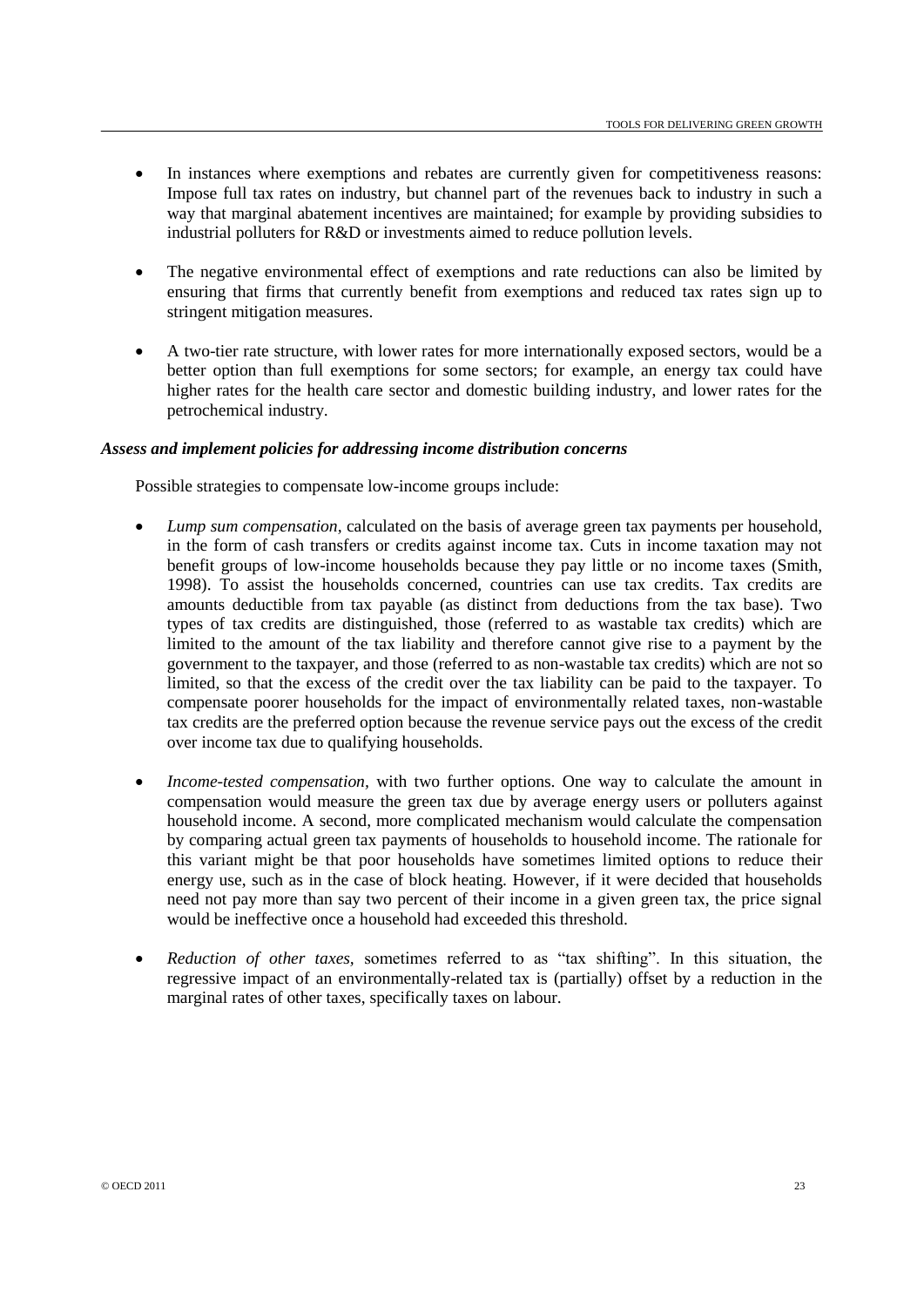#### **Notes**

<sup>1</sup> The nature of this disadvantage will vary according to existing regulatory environments. In some cases, the regulatory environment will be such that incumbent firms enjoy an advantage over new entrants. In other cases the lack of a supporting network may prevent deployment of innovative technologies.

2 See Inderst (2009), OECD (2011b) and OECD (2007).

#### **References**

- Böhringer, C. and K.E. Rosendahl (2010), "Green Promotes the Dirtiest: On the Interaction between Black and Green Quotas in Energy Markets", *Journal of Regulatory Economics*, Vol. 37, No. 3, Springer, Heidelberg, pp. 316-325.
- Clapp, C., G. Briner and K. Karousakis (2010), "Low Emission Development Strategies: Technical, Institutional and Policy Lessons", OECD/IEA, Paris.
- De Serres, A, F. Murtin and G. Nicoletti (2010), "A Framework for Assessing Green Growth Policies", *OECD Economics Department Working Papers*, No. 774, OECD, Paris.
- Duval, R. (2008), "A Taxonomy of Instruments to Reduce Greenhouse Gas Emissions and their Interactions", *OECD Economics Department Working Papers*, No. 636, OECD, Paris.
- Fischer, C. and L. Preonas (2010), "Combining Policies for Renewable Energy: Is the Whole less than the Sum of its Parts?", *Discussion Paper* 10-19, Resources for the Future, Washington DC.
- Hausmann, R., A. Velasco and D. Rodrik (2008), "Growth Diagnostics" in J. Stiglitz and N. Serra, eds., *The Washington Consensus Reconsidered: Towards a New Global Governance*, Oxford University Press, New York.
- Inderst, G. (2009), "Pension Fund Investment in Infrastructure", *OECD Working Papers on Insurance and Private Pensions*, No.32, OECD, Paris, available at [www.oecd.org/dataoecd/41/9/42052208.pdf.](http://www.oecd.org/dataoecd/41/9/42052208.pdf)
- Johnstone, N., I. Haščič and M. Kalamova (2010), "Environmental Policy Design Characteristics and Technological Innovation: Evidence from Patent Data", *OECD Environment Working Papers,* No. 16, OECD, Paris.
- Karousakis, K. (2009), "Promoting Biodiversity Co-Benefits in REDD", *OECD Environment Working Papers*, No. 11, OECD, Paris.
- OECD (2001), *Environmentally Related Taxes in OECD Countries. Issues and Strategies*, OECD, Paris.
- OECD (2006), *Boosting Jobs and Incomes: Policy Lessons from Reassessing the OECD Jobs Strategy*, OECD, Paris.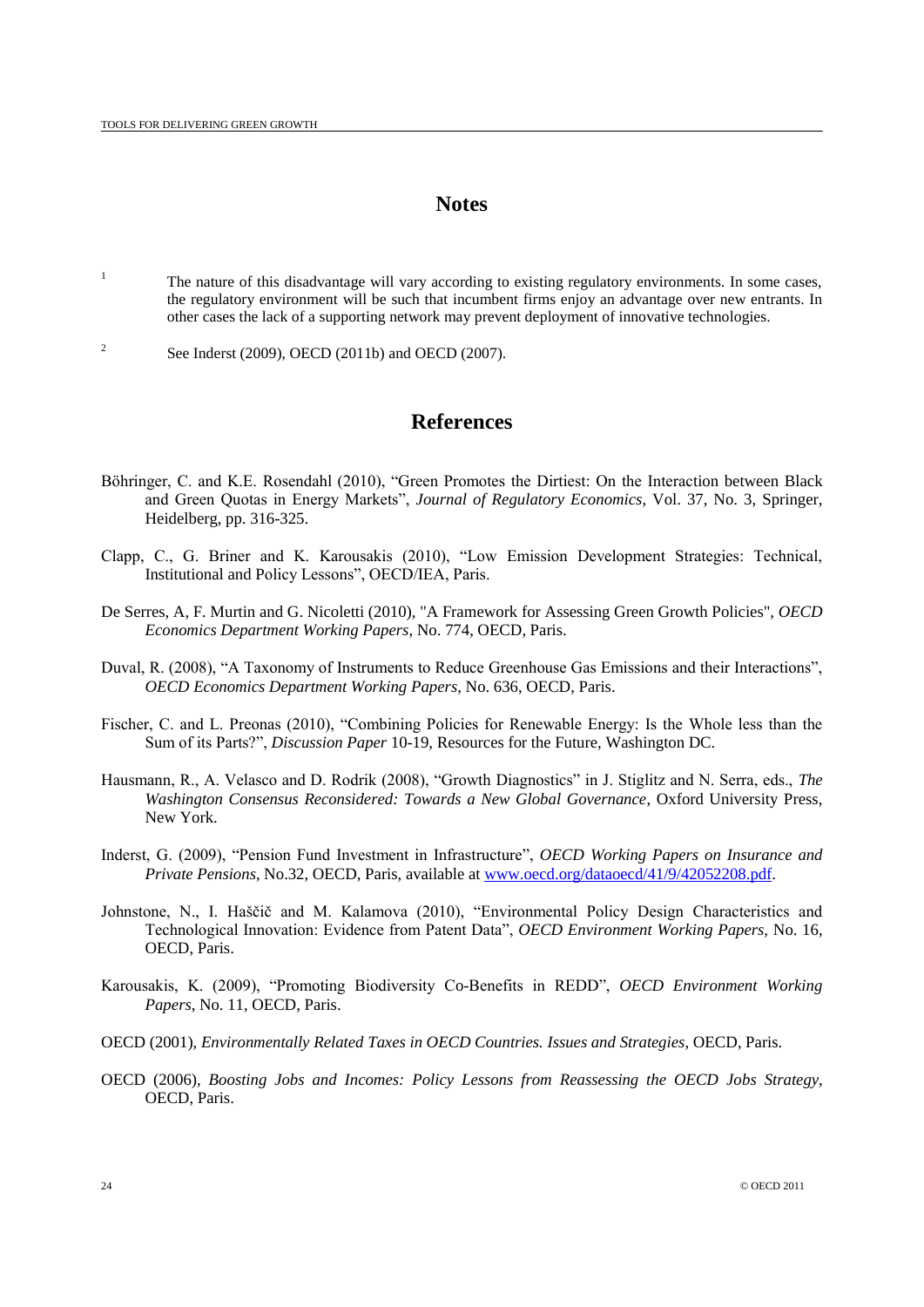- OECD (2007), "Principles for Private Sector Participation in Infrastructure", OECD, Paris, available at [www.oecd.org/daf/investment/ppp.](http://www.oecd.org/daf/investment/ppp)
- OECD (2008), "OECD Framework for Effective and Efficient Environmental Policies", OECD, Paris, available at [www.oecd.org/dataoecd/39/19/41644480.pdf.](http://www.oecd.org/dataoecd/39/19/41644480.pdf)
- OECD (2010), "Addressing International Competitiveness in a World of Non-Uniform Carbon Pricing: Lessons from a Decade of OECD Analysis", *Policy Brief*, OECD, Paris, available at [www.oecd.org/dataoecd/34/60/46533174.pdf.](http://www.oecd.org/dataoecd/34/60/46533174.pdf)
- OECD (2011a), "Draft Policy Guidance on Capacity Development for Environment" (forthcoming).
- OECD (2011b), "Pension Fund Investment in Infrastructure: Policy Recommendations" (forthcoming).

OECD (2011c), *Towards Green Growth*, OECD, Paris.

- OECD (2011d), *Towards Green Growth - Monitoring Progress: OECD Indicators*, OECD, Paris.
- Smith, S. (1998), "Distributional Incidence of Environmental Taxes on Energy and Carbon: a Review of the Policy Issues", Paper presented at the Colloquy on Green Tax Reform and Economic Instruments for International Co-operation: the Post-Kyoto Context, Toulouse, France, 13 May.